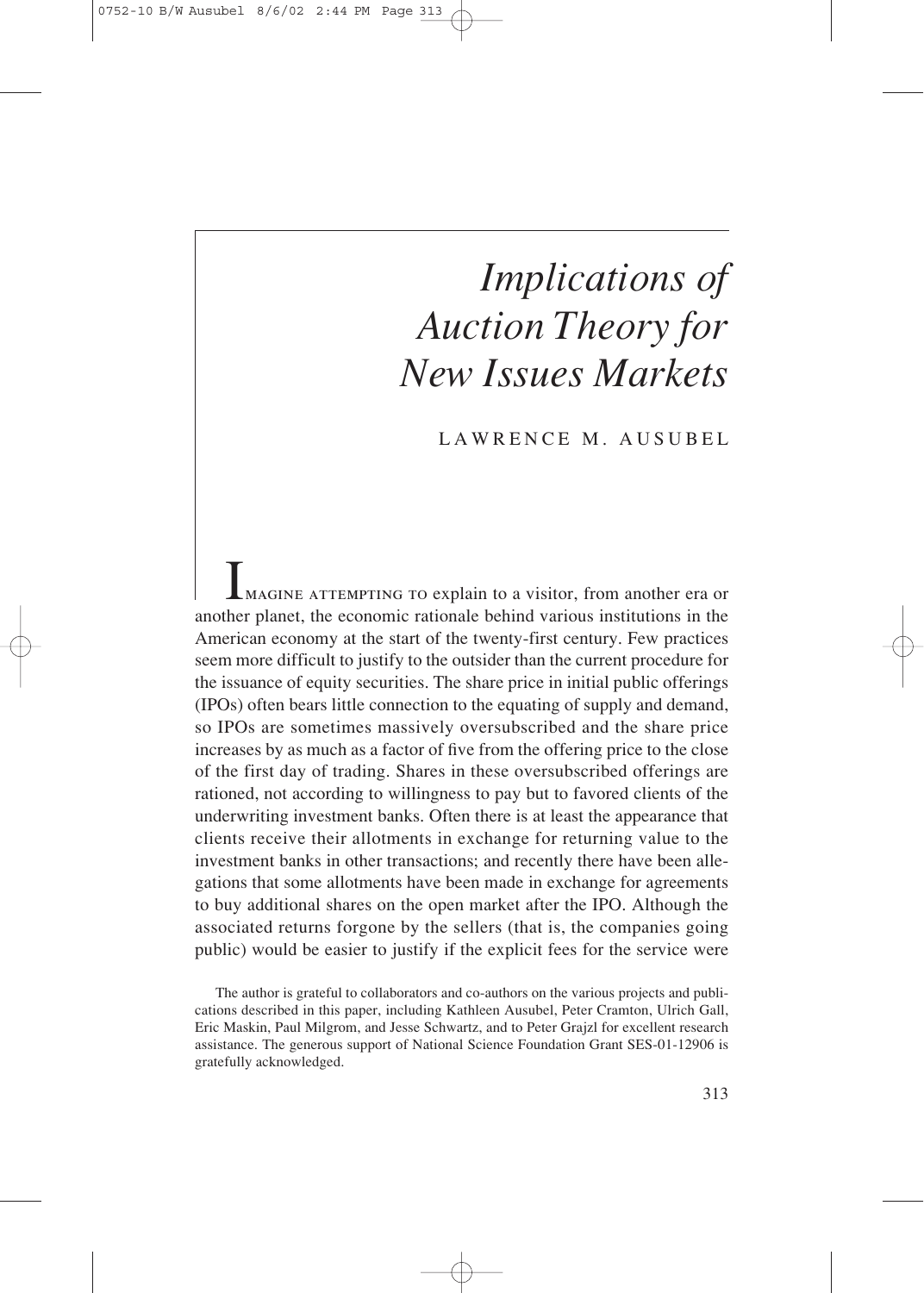commensurately discounted, the explicit fees charged for IPOs seem quite high, generally a 7 percent commission on proceeds from the new shares.<sup>1</sup>

The main objective of this paper is not to hammer away at the inefficiencies present in the current system of new equity issuance or to explain what prevents the current system from being swept aside. Rather, this paper seeks to draw from new developments in market design—both theoretical results and new practices in other sectors—and to highlight alternative procedures that may be best suited to supplementing or replacing the current flawed system.

#### **Comments on Current Practice for New Equity Issuance**

The years 2000 and 2001 have seen Securities and Exchange Commission (SEC) investigations into two alleged abuses in the current practice for new equity issuance, a \$100 million tentative settlement of charges by Credit Suisse First Boston, and a plethora of private lawsuits. In May 2001, the *Economist* provided an early, well-written, and somewhat skeptical synopsis:2

Were investment banks crooked when they made billions of dollars from the Internet bubble?

It [Wall Street] enjoyed the dotcom party as much as anyone. But now that the whole thing has ended messily, Wall Street has become everybody's favourite scapegoat. Its analysts are accused of abandoning objectivity to tout shares that their investment banks underwrote. Underwriters are said to have set the share price too low in initial public offerings (IPOs), so as to ensure a huge jump in the price when trading began. That jump in turn enabled investment banks to reward favoured clients who were allocated shares in the IPO, which clients could instantly sell at a fat profit. To compound the rascality, the banks shared in those profits by demanding return favours from the clients.

No matter how far-fetched or corrupt this scenario seemed, by early 2002 substantial evidence had accumulated supporting some of these claims. Credit Suisse First Boston had reached final agreement on a \$100 million settlement of government charges. According to published

1. The underwriting commission was exactly 7 percent for more than 90 percent of U.S. IPOs raising \$20 million to \$80 million in recent years (Chen and Ritter 2000).

2. *Economist* (2001).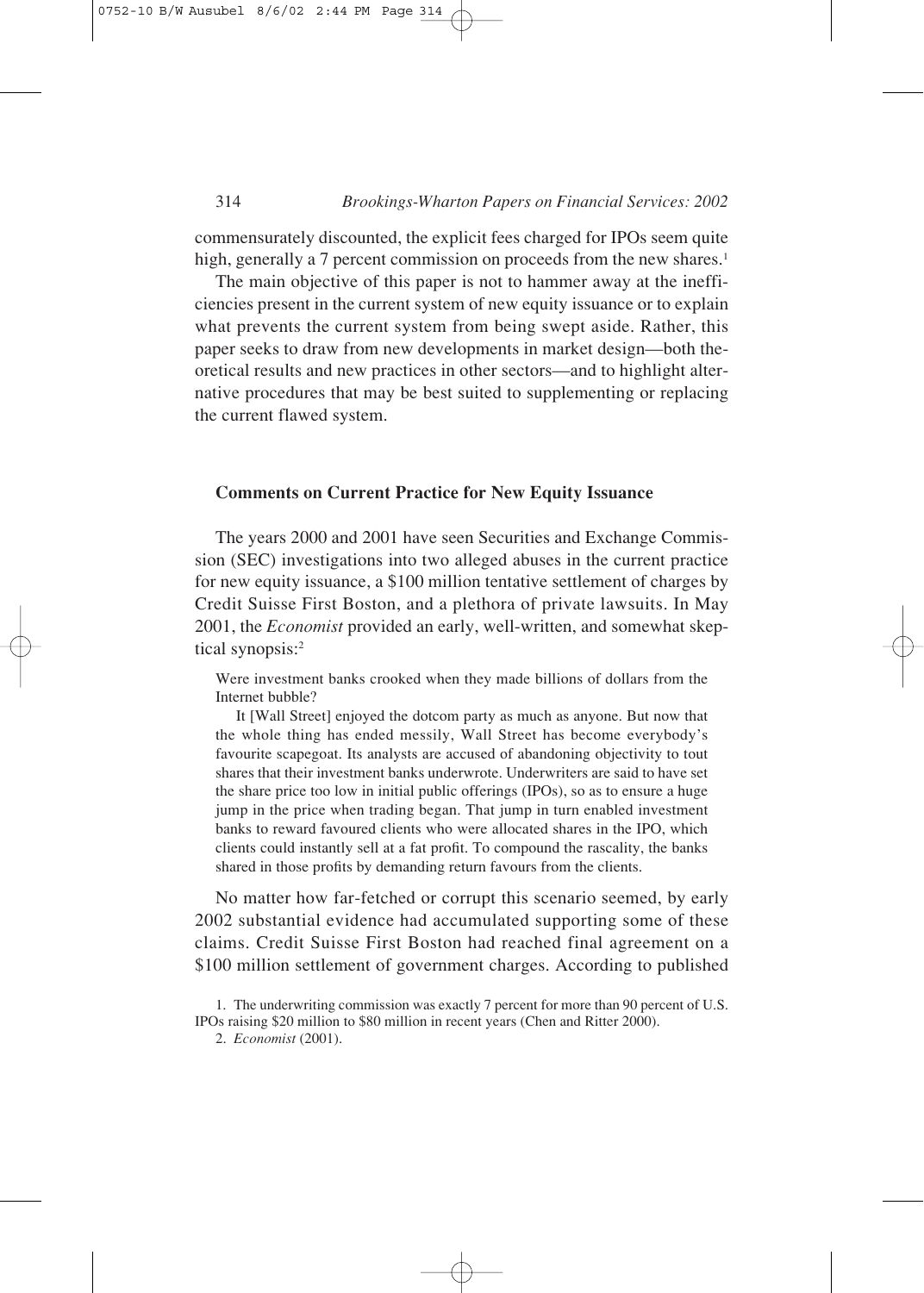#### *Lawrence M. Ausubel* 315

accounts, "The regulators singled out First Boston, accusing it of demanding that customers pay back some of the profit they made from trading new stocks in the form of inflated commissions on other stock trades. Investigators gathered evidence, including e-mail messages, that indicated that the firm's sale representatives had told some customers to pay the firm at least \$1 in commissions for every \$3 of new-stock trading profits."3 Furthermore, "Plaintiffs' lawyers have filed more than 1,000 lawsuits against First Boston and about four dozen other securities firms, asserting that they manipulated the prices of new stocks in various ways. Those suits contend that sales representatives at First Boston gave relatively big allocations of new stocks to professional investors in exchange for a share of the profits those buyers made by reselling the stocks. They also contend that other investment banks, including Goldman Sachs and Morgan Stanley Dean Witter, solicited promises from investors that they would buy more shares of a new stock at higher prices after it started trading. Such arrangements, expressly prohibited by securities laws, could have driven new stocks to artificially high prices. Spokeswomen for Goldman Sachs and Morgan Stanley declined to comment. Federal regulators are continuing to investigate the second practice, known on Wall Street as 'laddering' a stock, and they may still bring charges against one or more investment banks."4

There has been some speculation that the SEC and the National Association of Securities Dealers (NASD) might issue rules forbidding kickbacks or inflated commissions in IPO allocations. But, according to published accounts, regulators correctly recognize that an incremental change in rules may do little to prevent recurrent abuses. "It's very difficult to draw up rules to regulate allocation of shares that are underpriced," one official is quoted as saying.5

Rather, the perspective of this paper is that a more radical overhaul of current practice is necessary: a change to a modern auction system that provides an open, transparent mechanism for price discovery. This is the clearest way to eliminate the current underpricing—and the accompanying incentives for abuse.

- 3. McGeehan (2001, p. C1).
- 4. McGeehan (2001, p. C1).
- 5. Labate (2001, p. 23).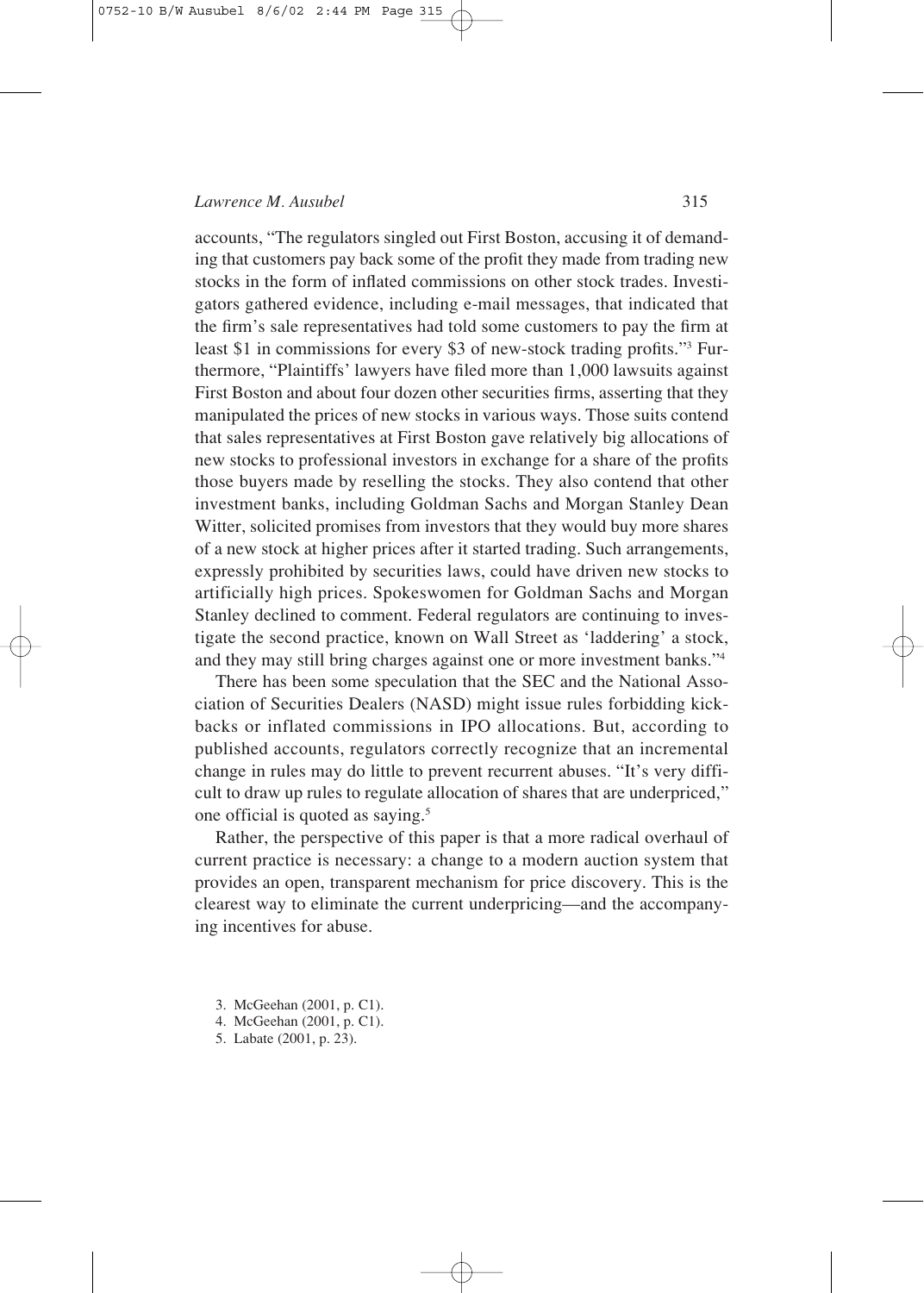#### **Auction Theory Preliminaries**

This section provides some background information on auction formats that might be contemplated for new issues markets and some associated results in the literature.

#### *Sealed-Bid, Multi-Unit Auction Formats*

Sealed-bid, multi-unit auction formats are best known in the financial sector for their longtime and widespread use in the sale of central government securities. For example, ten years ago, the *Joint Report on the Government Securities Market* surveyed Organization for Economic Cooperation and Development (OECD) countries and found that the United States, Australia, Canada, Denmark, France, Germany, Italy, Japan, New Zealand, and the United Kingdom were using sealed-bid auctions for selling at least some of their government securities.<sup>6</sup> For many years, sealed-bid auctions have also been used rather extensively for share repurchases by publicly traded companies and, in relatively rare instances, for IPOs.7

pay-as-bid auctions. In *pay-as-bid auctions*, <sup>8</sup> bidders submit sealed bids that effectively comprise demand curves. The auctioneer aggregates the bids and determines the clearing price at which demand equals supply. Each bidder wins the quantity demanded at the clearing price and pays the amount that he bid for each unit won.

uniform-price auctions. In *uniform-price auctions*, <sup>9</sup> bidders submit sealed bids that effectively comprise demand curves. The auctioneer aggregates the bids and determines the clearing price at which demand

6. U.S. Department of the Treasury, U.S. Securities and Exchange Commission, and Board of Governors of the Federal Reserve System (1992, pp. B-25–B-26).

7. On share repurchases, see Bagwell (1992); Gay, Kale, and Noe (1991). On IPOs, see Kandel, Sarig, and Wohl (1999); Sherman (2001).

8. Pay-as-bid auctions are often referred to as *pay-your-bid auctions* or, less descriptively, as *discriminatory auctions* or *multiple-price auctions*. They generalize the sealed-bid, first-price auction for single items.

9. Uniform-price auctions are often referred to in the financial press, less descriptively, as *Dutch auctions* and elsewhere as *nondiscriminatory auctions*, *competitive auctions*, or *single-price auctions*. It is sometimes asserted (incorrectly) that they generalize the sealedbid, second-price auction for single items. However, the correct multi-unit generalization of the second-price auction is due to Vickrey (1961).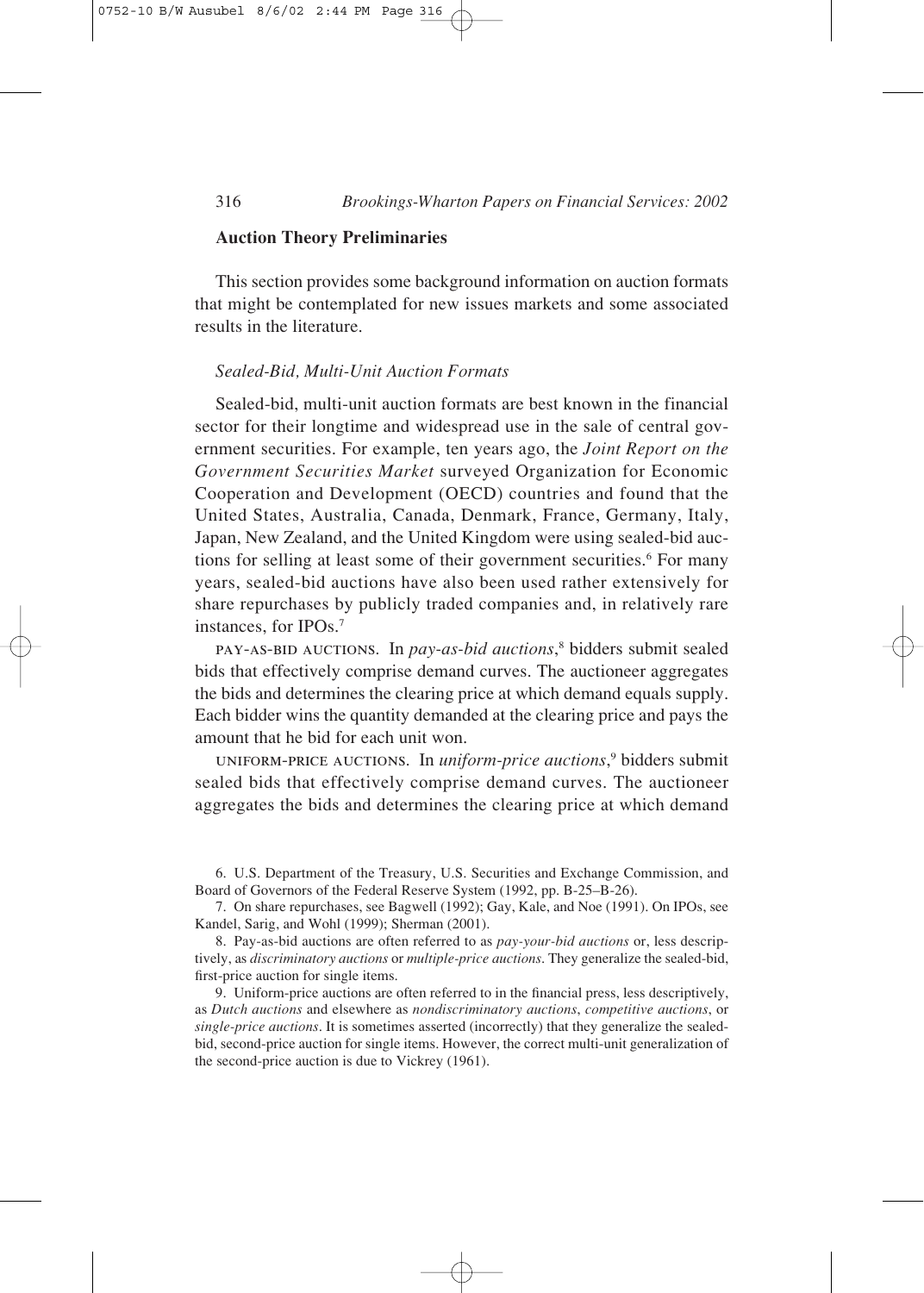equals supply. Each bidder wins the quantity demanded at the clearing price and pays the clearing price for each unit won.

#### *Ascending-Bid, Multi-Unit Auction Formats*

Ascending-bid, multi-unit auction formats have become dominant in recent years for government sales of telecommunications spectrum. They are also coming into significant use in the energy and environmental sectors.

simultaneous ascending auctions. In *simultaneous ascending auctions*, the items are auctioned simultaneously in multiple rounds of bidding.10 In each round, bidders may submit new bids. A bid is a pair comprising an item and an associated price (higher than the standing high bid). Bids can continue to be submitted for any item until the auction ends for all items; the auction ends only when a round elapses with no new bids submitted for any of the items.

ascending-clock auctions. In *ascending-clock auctions*, in each round, the auctioneer announces a price (or price vector) for the items being auctioned, and bidders respond with bids.<sup>11</sup> A bid comprises a quantity of items demanded at the announced price. If the aggregate demand exceeds the supply, the auctioneer raises the price and the process repeats. The auction ends at the first price at which aggregate demand is less than or equal to supply.

Variations on the simultaneous ascending auction were used during 1994–2001 for spectrum auctions on six continents generating more than \$100 billion in revenues. Among the best-known examples of these auctions were the U.S. PCS auctions of 1994–96 and 2001, the U.K. 3G auction in 2000, and the German 3G auction in 2000. When large numbers of identical items are to be auctioned—as is the case in the issuance of equity or debt securities—it is often advantageous to formulate the procedure as an ascending-clock auction. Since the auctioneer, rather than bidders, names the prices in a clock auction, the auctioneer has greater control over the speed of the clock auction and can ensure that it runs at a deliberate pace. The Electricité de France generation capacity auction and the U.K. emissions trading scheme auction, described in the next section, are two examples of high-stakes ascending-clock auctions.

- 10. See Cramton (1995); Milgrom (2000).
- 11. See Ausubel (1997, 1999, 2000a, 2000b).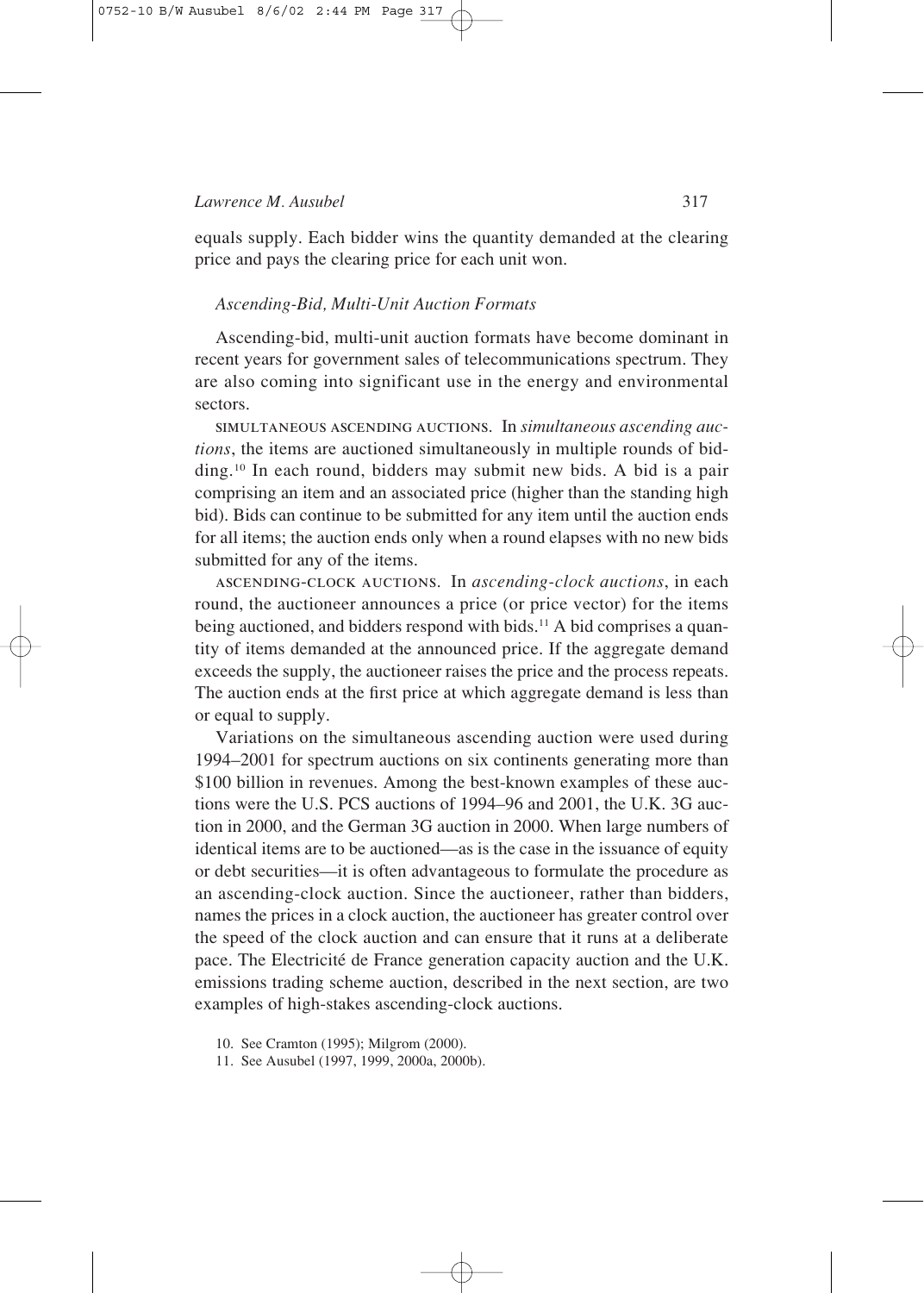## *Standard Results of Auction Theory*

Auction formats are generally evaluated according to two criteria: (a) efficiency, the extent to which the auction assigns items to the bidders who value them the most, and (b) revenue maximization, the extent to which the auction maximizes the seller's expected revenues. Most of the early results of auction theory concern sales of single items. If bidders are symmetric and have pure private values, the sealed-bid first-price, the sealed-bid second-price, and the ascending (English) auction all achieve equal efficiency and seller revenues. However, to the extent that bidders' valuations are affiliated (approximately meaning positively correlated) with one another, ascending auctions outperform sealed-bid auctions with respect to revenues.12 The intuition often provided for this result is that sealed-bid auctions are particularly susceptible to the *winner's curse*: a bidder is more likely to win an auction when opposing bidders possess unfavorable information and so, in this sense, winning may be bad news. However, since an ascending auction provides bidders with continuous feedback about the opposing bidders' valuations, providing opportunities to draw inferences and to respond accordingly, it ameliorates the winner's curse and leads, on average, to more aggressive bidding, which ultimately benefits the seller.<sup>13</sup>

Recent work in the auction literature has examined multi-unit auctions. Much of the empirical emphasis has been on the revenue comparison between pay-as-bid auctions and uniform-price auctions. Indeed, the U.S. Treasury conducted an "experiment" from 1992 to 1998 of using the uniform-price auction for selling two-year and five-year notes and using the pay-as-bid auction for selling other Treasury durations.14 It then switched entirely to the uniform-price auction in November 1998. However, the theoretical literature makes clear that, except in very special circumstances, the revenue rankings of the pay-as-bid and uniform-price auctions are inherently ambiguous, and both formats inevitably yield inefficient outcomes.<sup>15</sup> Moreover, any focus on the pay-as-bid and uniform-price formats ignores other types of auctions that are likely to outperform both.

12. Milgrom and Weber (1982).

13. See McAfee and McMillan (1987) for an excellent survey of the early results of auction theory.

14. Malvey and Archibald (1998).

15. Ausubel and Cramton (1996).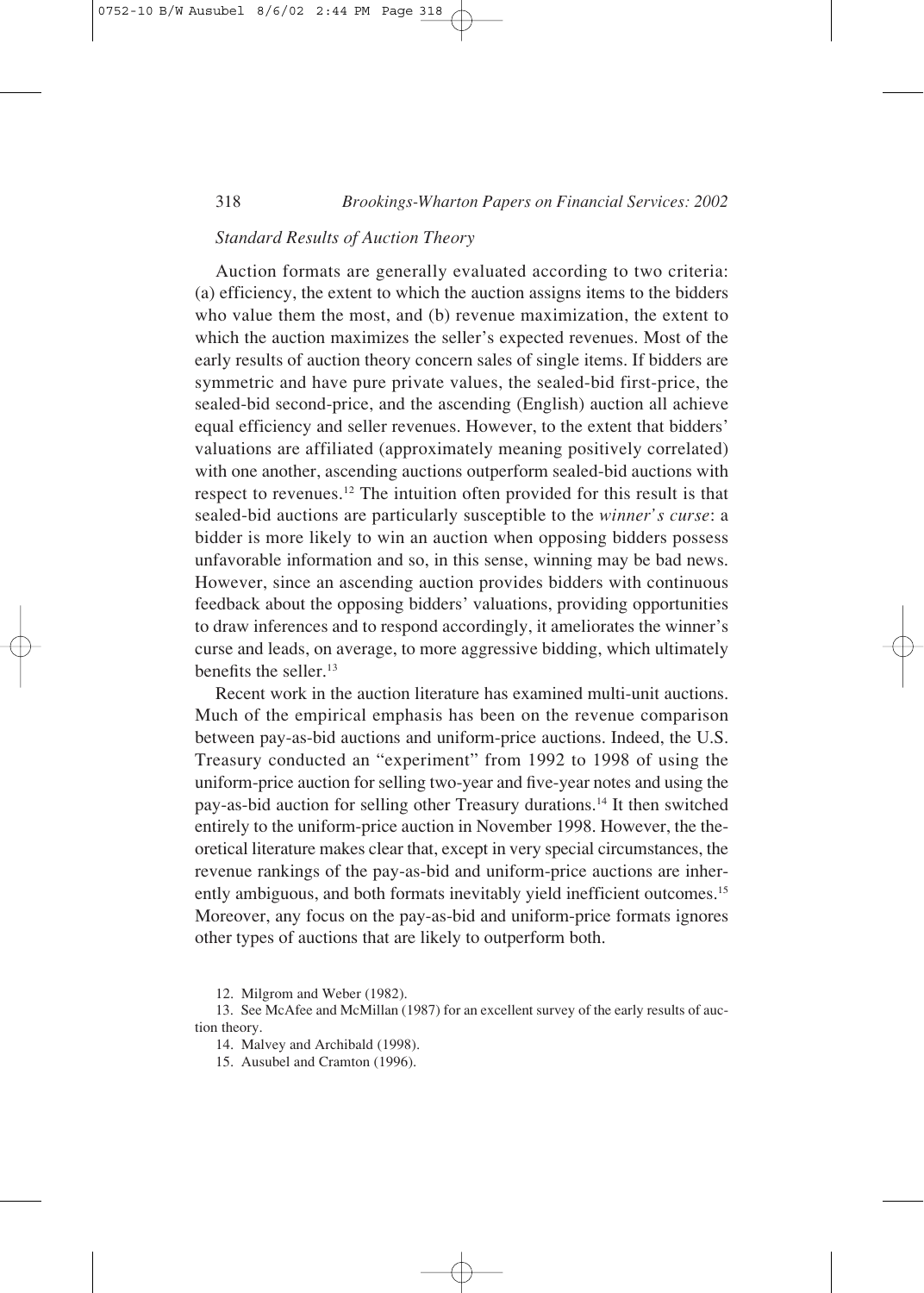#### *Lawrence M. Ausubel* 319

In particular, ascending-bid, multi-unit auction formats offer several decisive advantages over sealed-bid, multi-unit auction formats. First, the insight from single-item auctions that the continuous feedback about other bidders' valuations would ameliorate the winner's curse and lead to more aggressive bidding should be expected to carry over to many multi-unit environments. This intuition led the *Joint Report on the Government Securities Market* to conclude, "Irrespective of whether the single-price, sealedbid auction would prove superior to the current practice, the Agencies believe that there is an auction technique that may be superior to both types of sealed-bid auction techniques discussed above. This is an ascendingprice, open auction system, which will be feasible for the first time once the auctions are automated."16 Second, ascending-clock auctions, better than sealed-bid auctions, allow bidders to maintain the privacy of their valuations for the items being sold. Bidders never need to submit an indication of interest at any price above the auction's clearing price. Third, an efficient ascending-bid auction format, improving on the design of the basic clock auction, has been developed in recent years. This paper continues by, first, describing two practical implementations of clock auctions and then explaining the efficient ascending-bid auction.

# **Case Studies: High-Stakes Auctions in Other Sectors of the Economy**

This section of the paper does not attempt to provide a comprehensive survey of modern auction techniques as applied to other sectors of the economy. Rather, it focuses on two specific high-stakes, real-world auctions using designs that are also well suited for financial services applications, including the issuance of securities.17

#### *The Electricité de France Generation Capacity Auctions*

Electricité de France (EDF), the dominant power producer in France and the world's largest electricity group, committed in an agreement with the European Commission (in connection with EDF's acquisition of a

17. The author helped to run both projects.

<sup>16.</sup> U.S. Department of the Treasury, U.S. Securities and Exchange Commission, and Board of Governors of the Federal Reserve System (1992, pp. 14–15).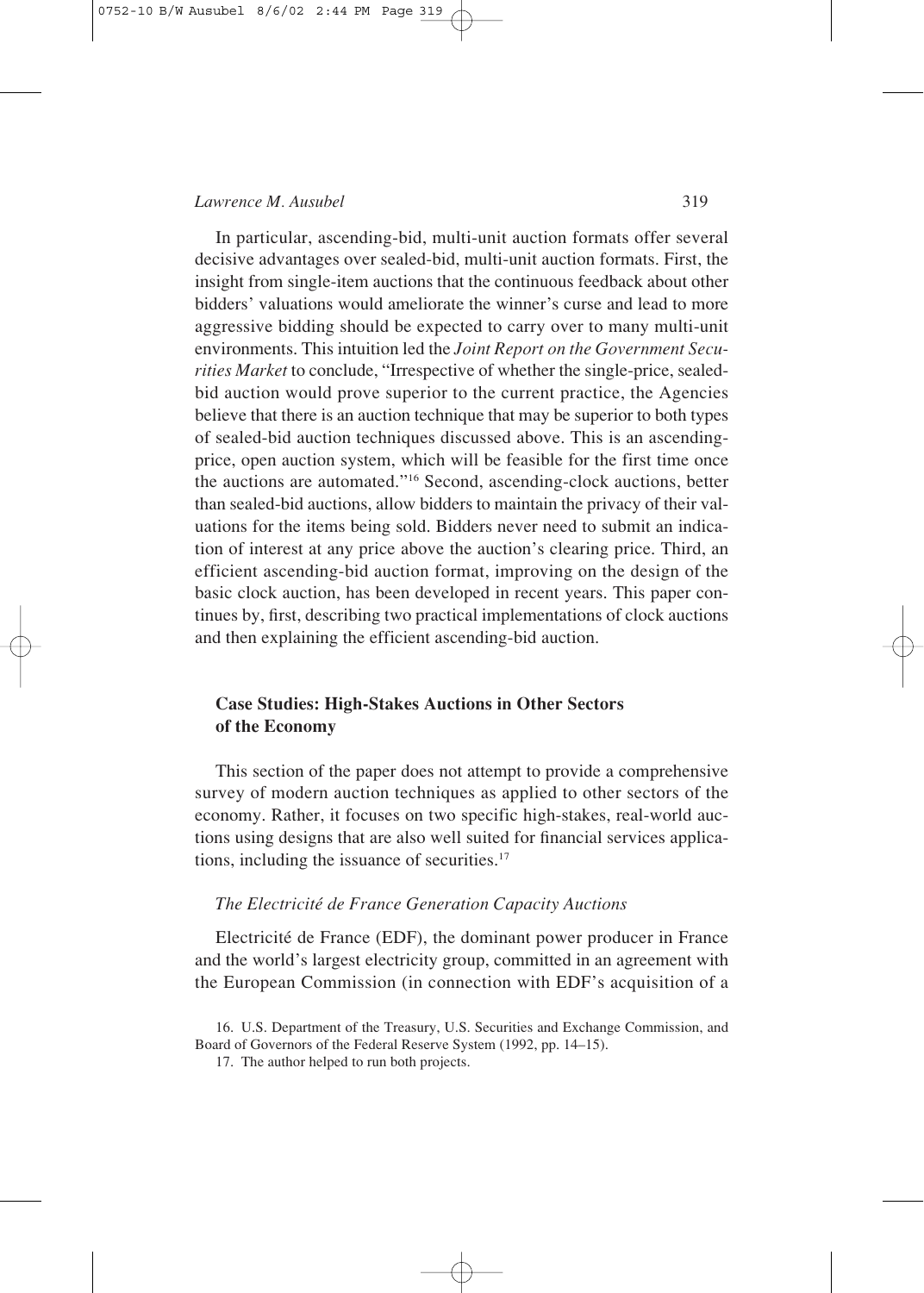substantial interest in German utility Energie Baden-Württemberg AG) to begin the divestment of 6,000 megawatts of generation capacity in 2001. The 6,000 megawatts to be sold represented approximately 10 percent of France's electricity supply. This divestment would be accomplished not by selling the physical power plants, but by selling *virtual power plants* (VPPs), option contracts replicating the output of the power plants. Two basic types of virtual power plants would be sold: (a) base-load VPPs, whose strike prices would equal the variable cost of a nuclear power plant (and so the options would be exercised essentially around the clock, 365 days per year), and (b) peak-load VPPs, whose strike prices would equal the variable cost of a peak-load plant (and so the options would be exercised only at peak times). Base-load and peak-load VPPs in a variety of durations would be offered. In addition, a third type of product—power purchase agreements (PPAs)—would be sold. PPAs represent a block of power based on the output from co-generation plants under power purchase contracts.

The French generation capacity is being sold by way of a dynamic, ascending-clock auction. To date, EDF has conducted three capacity auctions, in September 2001, December 2001, and March 2002, advised by PricewaterhouseCoopers and Market Design Incorporated. The following description focuses largely on the first auction, in which VPPs representing some  $\epsilon$ 300 million worth of electricity were sold.<sup>18</sup>

In the first auction, an initial tranche of 1,190 megawatts of electricity was offered. This generation capacity was sold in fifteen products, ordered as five product groups:

—*Product group A:* VPP base-load product, with six durations, all beginning on January 1, 2002, in a supply of 800 megawatts,

—*Product group B:* VPP peak-load product, with six durations, all beginning on January 1, 2002, in a supply of 200 megawatts,

18. The author managed Market Design's participation in the project, which included designing the auction, developing the auction software, and advising EDF in the conduct of the auction. University of Maryland professor Peter Cramton also contributed to all aspects of Market Design's participation in the project. More detailed information about the EDF generation capacity auctions is available at www.efficientauctions.com/electricity.htm [May 31, 2002] and www.edf.fr/htm/en/enchere/enchere/ [May 31, 2002]. Further information about the auction software and its availability for applications in the financial services sector is available from the author. Further materials on auction theory and practice are available on the author's website, www.ausubel.com, and on www.market-design.com and www.efficientauctions.com.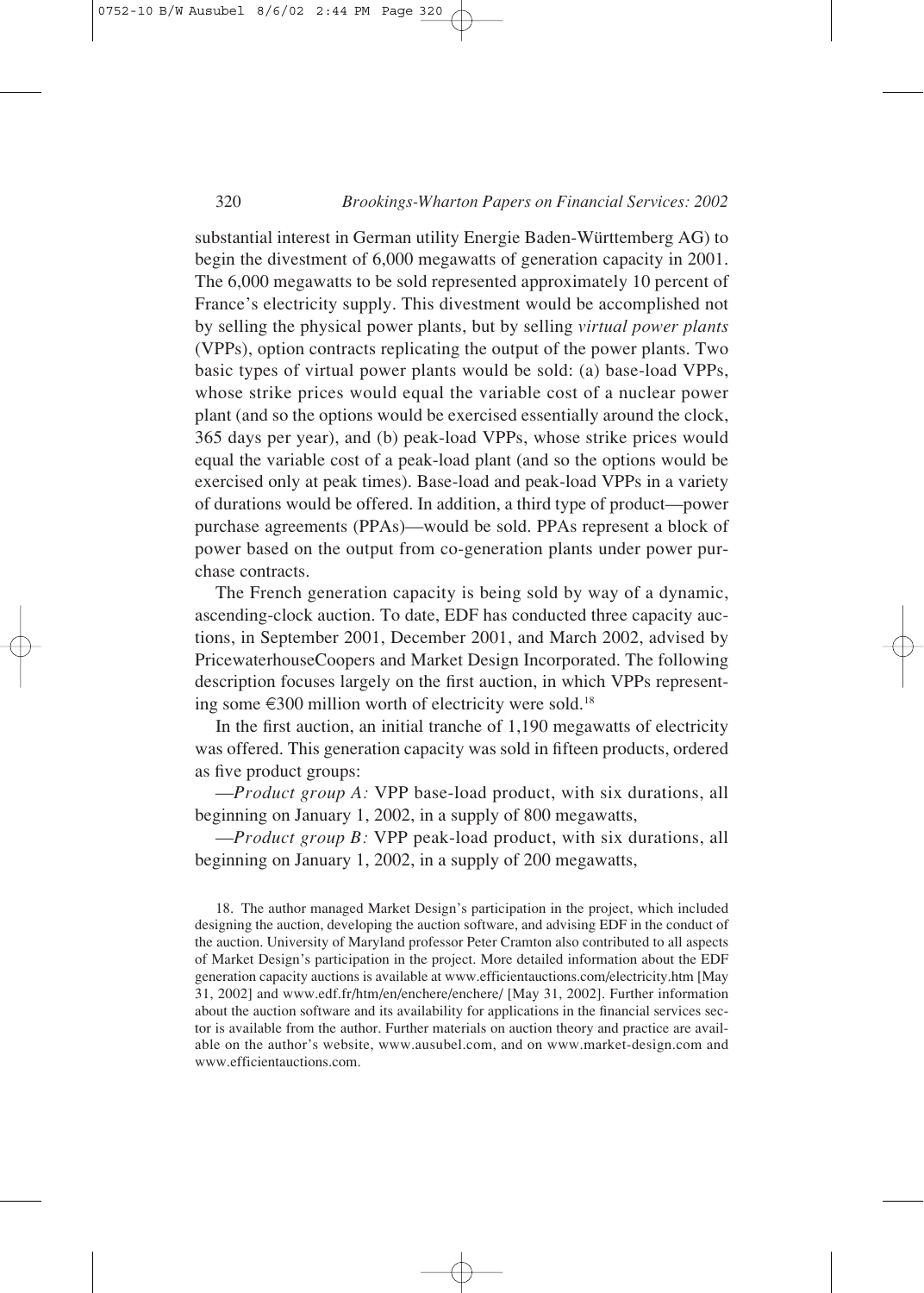#### *Lawrence M. Ausubel* 321

—*Product group C:* VPP base-load product, with one duration lasting from November 1, 2001, through December 31, 2001, in a supply of 800 megawatts, limited by group A,

—*Product group D:* VPP peak-load product, with one duration lasting from November 1, 2001, through December 31, 2001, in a supply of 200 megawatts, limited by group B,

—*Product group E:* PPA product, with one duration lasting from November 1, 2002, through December 31, 2002, in a supply of 190 megawatts.

In broad perspective, the auction is conducted as a practical implementation of the fictitious "Walrasian auctioneer" of microeconomics theory. The auctioneer (seller) begins the auction by announcing a price vector for each of the fifteen products. The participating bidders (buyers) each respond by demanding a quantity of each of the fifteen products (limited by a constraint that no single bidder can demand more than 45 percent of the available supply). The auctioneer announces the aggregate demand for each product, compares the aggregate demand for each product group with the available supply, and adjusts the price vector accordingly. The process is repeated until all of the product groups clear.

The EDF generation capacity auctions are implemented on proprietary, commercial-grade software designed for clock auctions. The auction software operates on a web server located in Europe, with a backup server located in the United States. Bidders submit bids in the auction and follow the auction's progress using standard web browsers (Internet Explorer or Netscape Navigator). The auction software uses a variety of security features, including 128-bit SSL encryption (the same standard used by financial institutions on the Internet), a digital certificate for authentication, a web server protected by a firewall, and login identities and passwords distributed to bidders by nonelectronic means. In the event that an individual bidder suffers failure of his own computer system or Internet connection, the bidder contacts the auction administrator and submits his bid by fax. The software then permits the auction administrator to enter a bid on behalf of a bidder. All transactions on the auction system are recorded in an audit file. The audit file notes the time and amount of all bid submissions. It also records such other events as a bid placed by the auction administrator on behalf of a bidder.

The three EDF generation capacity auctions to date appear to have been entirely successful. They attracted the participation of some forty-five energy traders and suppliers, with more than twenty bidders emerging as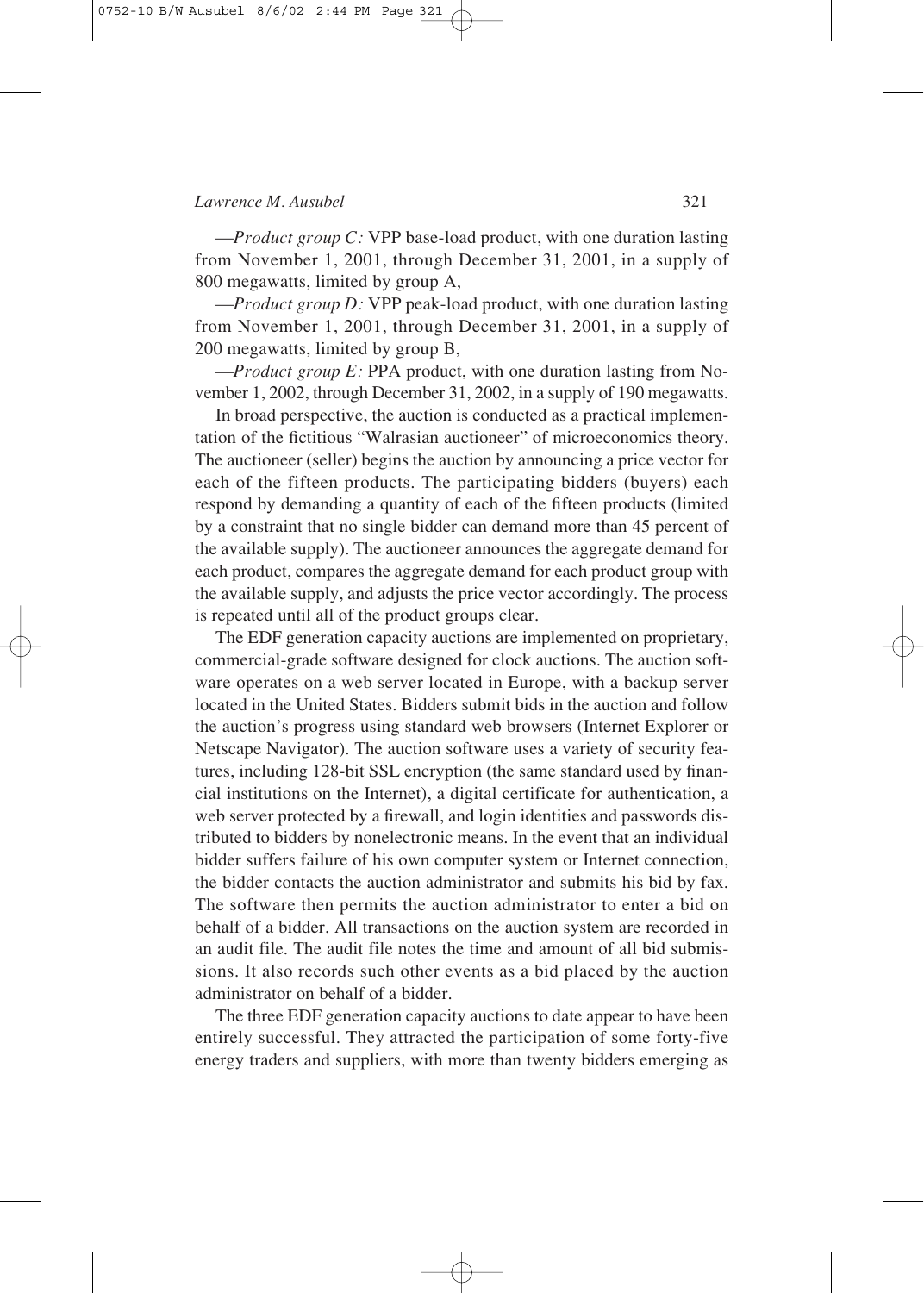successful purchasers. The first two auctions concluded in ten rounds each, and the third auction concluded in nine rounds. Due to the fact that it was the first auction, the September auction was conducted on a relatively relaxed schedule and took two days. Beginning with the second auction, the bidding has concluded in a single day: the bidders were experienced, and after the second round, the auction could be conducted on a schedule of thirty-minute bidding rounds followed by thirty-minute breaks between rounds.

The parties involved consider the auction process to have achieved an extremely good result. The electricity generally traded at a premium relative to secondary-market prices in nearby countries. The auction software performed flawlessly. The simultaneous ascending-clock auction format seems to have been successful in persuading bidders to bid up to their full valuations for the products. This format also enabled bidders to base their demands for each product on the prices of all the products, and the various product groups closed in a quick and orderly succession.

#### *The U.K. Greenhouse Gas Emissions Trading Scheme Auction*

In 2002 the U.K. government initiated a greenhouse gas emissions trading scheme (ETS) intended to facilitate an efficient reduction in greenhouse gas emissions. As part of the introduction of this arrangement, the government offered incentive payments to U.K. companies committing to reduce greenhouse gas emissions. Emission reductions that are paid for from the incentives fund form company emission reduction targets. Companies have the option of meeting their targets by either reducing their emissions or purchasing emission permits from other participants in the ETS. Companies are able to sell or bank emission permits if they reduce their emissions below their targets.

The U.K. government allocated the incentive payments among U.K. companies by auction. In the world's first auction for greenhouse gas reduction, March 11 and 12, 2002, the U.K. government offered incentive payments of £215 million. The government was advised by Environmental Resources Management, Natsource Tullett Europe, and Market Design.<sup>19</sup>

19. The author, together with University of Maryland professor Peter Cramton, managed Market Design's participation in the project, which included contributing to the design of the auction, developing the auction software, and advising the government in the conduct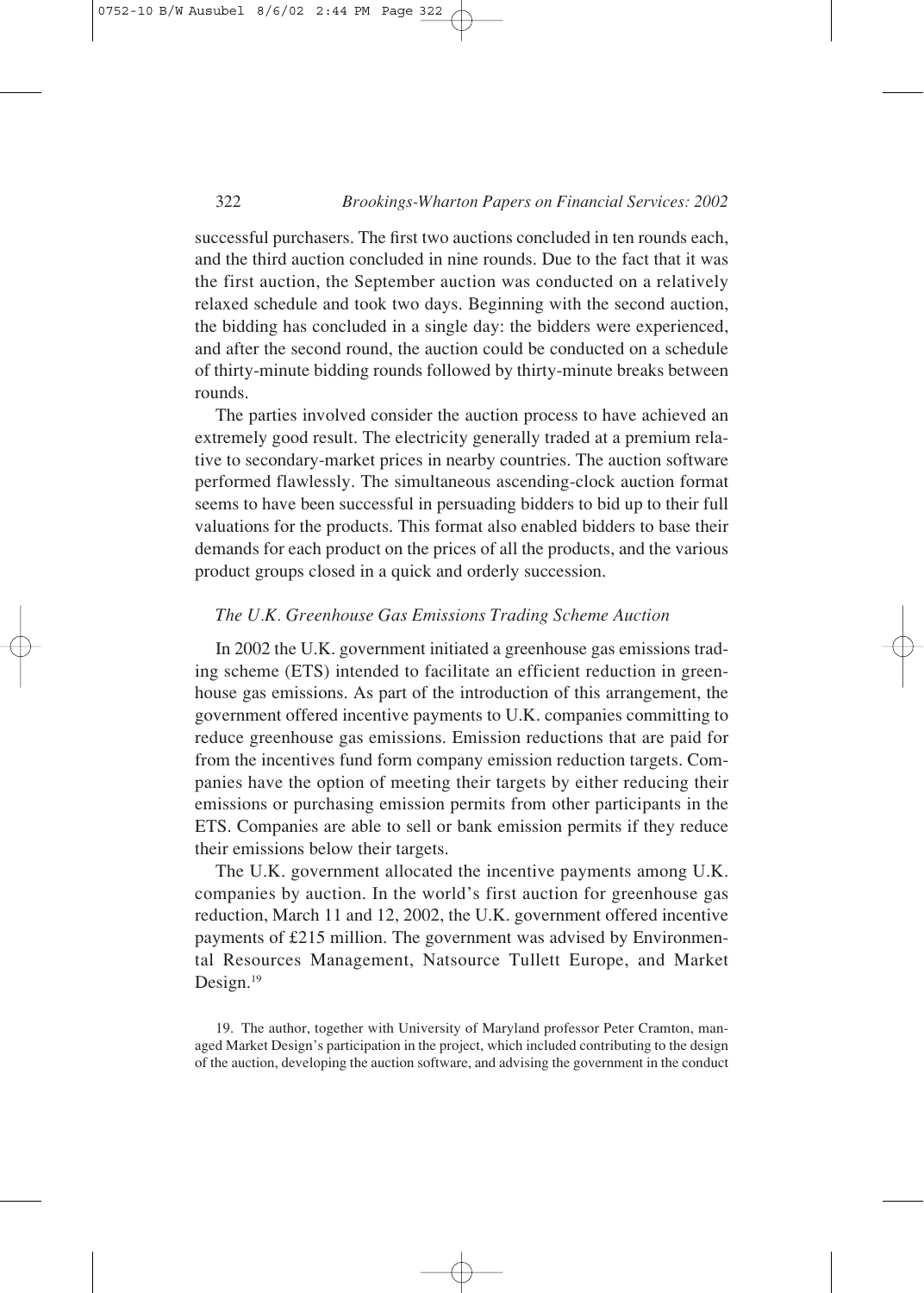#### *Lawrence M. Ausubel* 323

The auction was conducted with a descending price clock, because it was a procurement auction or "reverse auction": the government sought to purchase emission reductions at minimum cost. The auctioneer (buyer) posted a price in pounds per metric ton of carbon dioxide (or the equivalent), and bidders (firms) bid the quantity in metric tons of emission reductions that they were prepared to make at that price. In each new round, the government announced a successively lower price, and bidders indicated the quantity of emission reductions that they were prepared to make at the lower price. Thirty-eight U.K. firms logged onto a website, www.etsauction.com, and participated in the auction. In the first round of bidding, the auctioneer named a price of £100 per metric ton, and the bidders collectively indicated a willingness to reduce their emissions by 4.9 million metric tons. The price was then allowed to descend until a point was reached where the budgeted £215 million in incentive monies was exactly spent. This occurred in round nine, at a price of £53.37 per metric ton. The thirty-four winning bidders collectively took on the obligation to reduce their annual greenhouse gas emissions below their 1998–2000 levels by 4 million metric tons over five years.

While the design of the U.K. ETS auction was quite a bit simpler than that of the EDF auction, three aspects of the design may be especially instructive to the issuance of new equity securities. First, as is typically the case with equity issuance, a single product was auctioned—but in enormous quantities. A clock auction design, where the auctioneer names prices and bidders respond with quantities, is particularly well suited to such circumstances. Indeed, essentially the identical rules and software system from the ETS auction can be used for IPOs, only with the price clock adjusted to ascend rather than descend.

Second, the role of price discovery was particularly important in the U.K. ETS auction; nobody had a clear idea as to the true economywide cost of reducing carbon dioxide and equivalent emissions. In this respect, the ETS auction was very close in spirit to a speculative IPO, where again it is often difficult to predict with any accuracy the closing price after the first day of trading. It is precisely in such a situation of substantial uncertainty

of the auction. Institute for Advanced Studies professor Eric Maskin, Oxford University professor Paul Klemperer, and Stanford University professor Jeremy Bulow also made major contributions to the auction design. More detailed information about the U.K. ETS auction is available at www.efficientauctions.com/co2.htm [May 31, 2002] and www.defra. gov.uk/environment/climatechange/trading/auction.htm [May 31, 2002].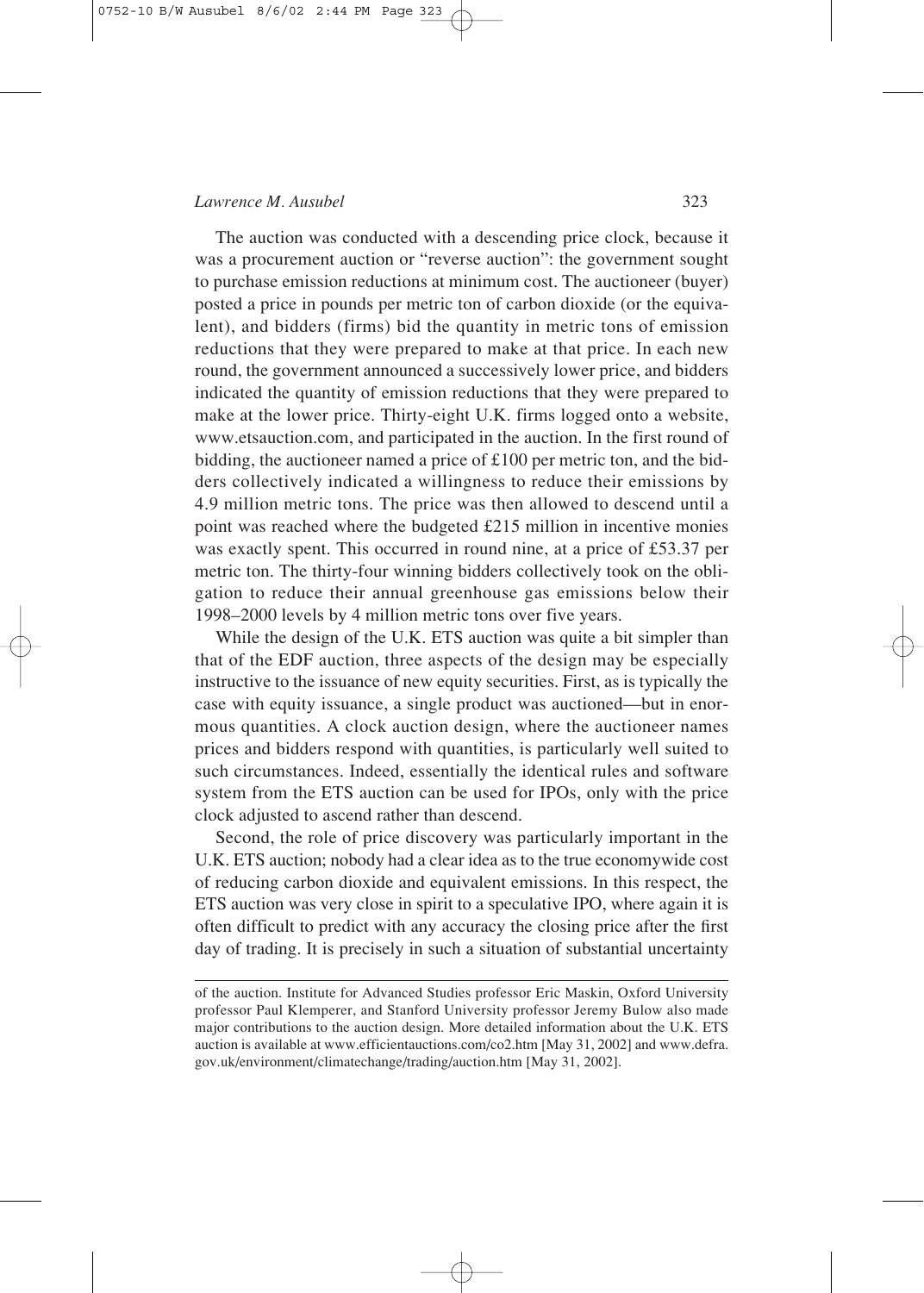regarding value where dynamic auction processes offer the strongest advantages over sealed-bid auctions.

Third, as illustrated by the U.K. ETS auction, dynamic clock auctions may easily accommodate situations where the quantity being auctioned may depend on the market-clearing price. The ETS auction was an extreme case of this: the total quantity of emission reductions transacted equaled a predetermined budget divided by the market-clearing price. Just as easily, an IPO auction may be implemented in which fewer shares are offered at a lower price and more shares are offered at a higher price (or the reverse).

# **Auction Theory, Continued: The Efficient Ascending Auction**

The auction format described in depth in the previous section, for the EDF and ETS auctions, is a dynamic version of the uniform-price auction. The price is allowed to adjust iteratively until demand equals supply, bidders are allotted the quantities that they bid at the final clearing price, and each bidder's payment equals the final clearing price multiplied by his final quantity. This section of the paper describes an alternative dynamic auction design, sometimes referred to as the "Ausubel auction." It uses the same general structure, but a different payment rule. Theoretically and experimentally, this alternative design yields more efficient allocations than a uniform-price auction, and it may be especially well suited for security issuance.<sup>20</sup>

#### *Illustrative Example*

This efficient ascending-clock procedure is easiest illustrated with an example where five units of identical items are available for auction, although the procedure will work just as easily with 5 million units (for example, shares of stock in an IPO). For simplicity, let us suppose that there are four bidders. Suppose that the auction begins with the auctioneer announcing a price of 10 and suppose that the bidders respond with the following quantities:

<sup>20.</sup> A more detailed description and results can be found in Ausubel (1997, 2000a, 2000b).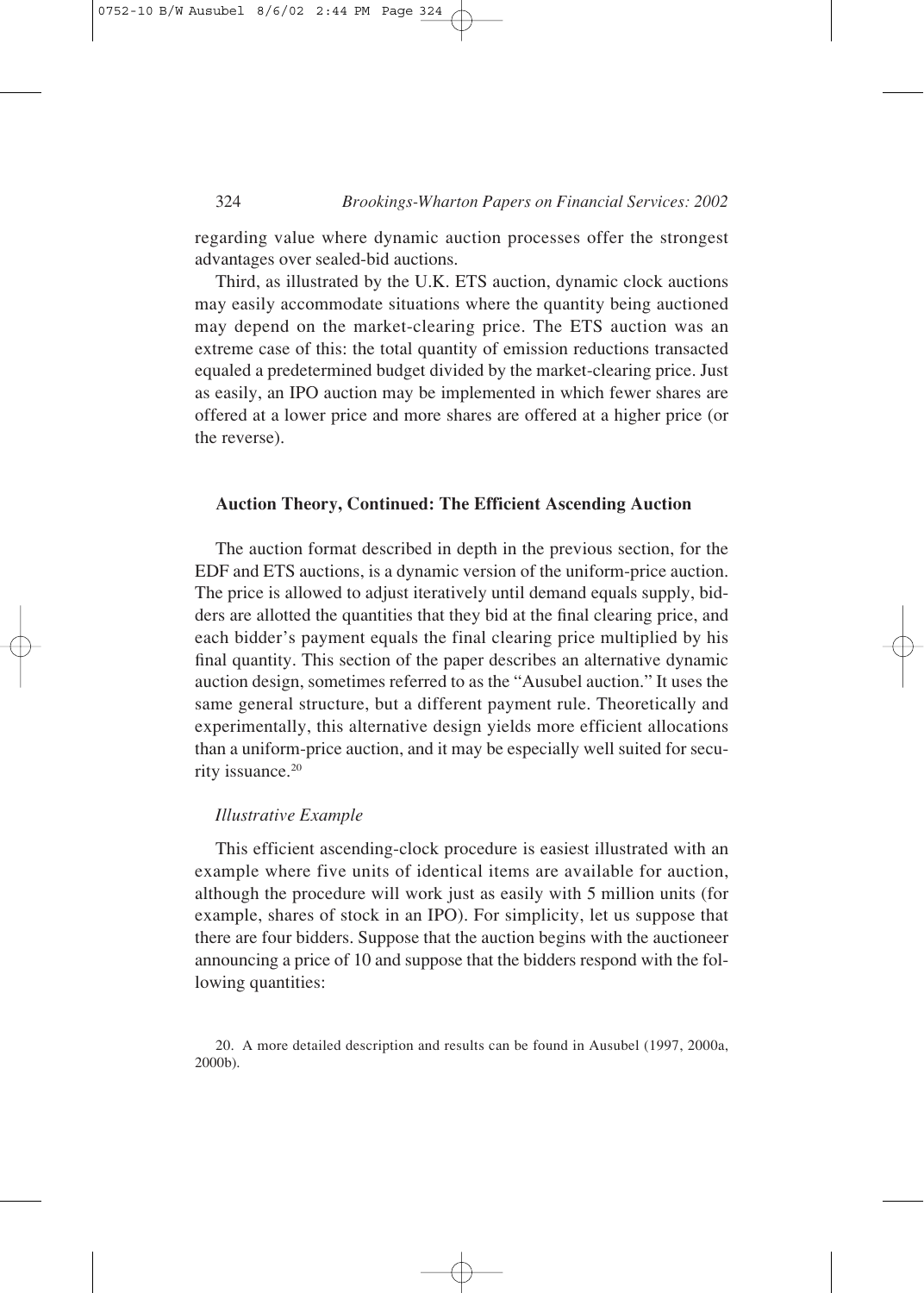| Price | Bidder A | Bidder B | Bidder C | Bidder D |
|-------|----------|----------|----------|----------|
|       |          |          |          |          |

Then, at the initial price of 10, the aggregate demand of  $3 + 2 + 2 + 2 = 9$ exceeds the available supply of 5. The price needs to adjust upward; assume that it increases continuously. Now suppose that the bidders continue to bid the same quantities until the price reaches 25, at which point bidder D drops out of the auction, yielding:

| Price | Ridder A | Bidder B | Bidder C | Bidder D |
|-------|----------|----------|----------|----------|
|       |          |          |          |          |

At the price of 25, the aggregate demand of  $3 + 2 + 2 + 0 = 7$  continues to exceed the available supply of 5. However, examine this situation carefully from bidder A's perspective. Bidder A's opponents collectively demand only  $2 + 2 + 0 = 4$  units, whereas 5 units are available. It may now be said that bidder A has *clinched* winning 1 unit: whatever happens now (provided that bidders B through D bid monotonically), bidder A is certain to win at least 1 unit. The auction rules take the fact of clinching literally and award a unit to bidder A at the clinching price of 25.

Since there is still excess demand, the auctioneer continues to adjust the price upward. Suppose that the next change in bidders' demands occurs at a price of 30, at which point bidder B reduces her demand from 2 to 1, yielding:

Price Bidder A Bidder B Bidder C Bidder D 30 3 1 2 0

At the price of 30, the aggregate demand of  $3 + 1 + 2 + 0 = 6$  continues to exceed the available supply of 5. However, again, examine this situation carefully from bidder A's perspective. Bidder A's opponents collectively demand only  $1 + 2 + 0 = 3$  units, whereas 5 units are available. It may now be said that bidder A has *clinched* winning 2 units: whatever happens now (provided that bidders B through D bid monotonically), bidder A is certain to win at least 2 units. The auction rules continue to take the fact of clinching literally and award a second unit to bidder A at the new clinching price of 30. By the same token, let us examine this situation carefully from bidder C's perspective. Bidder C's opponents collectively demand only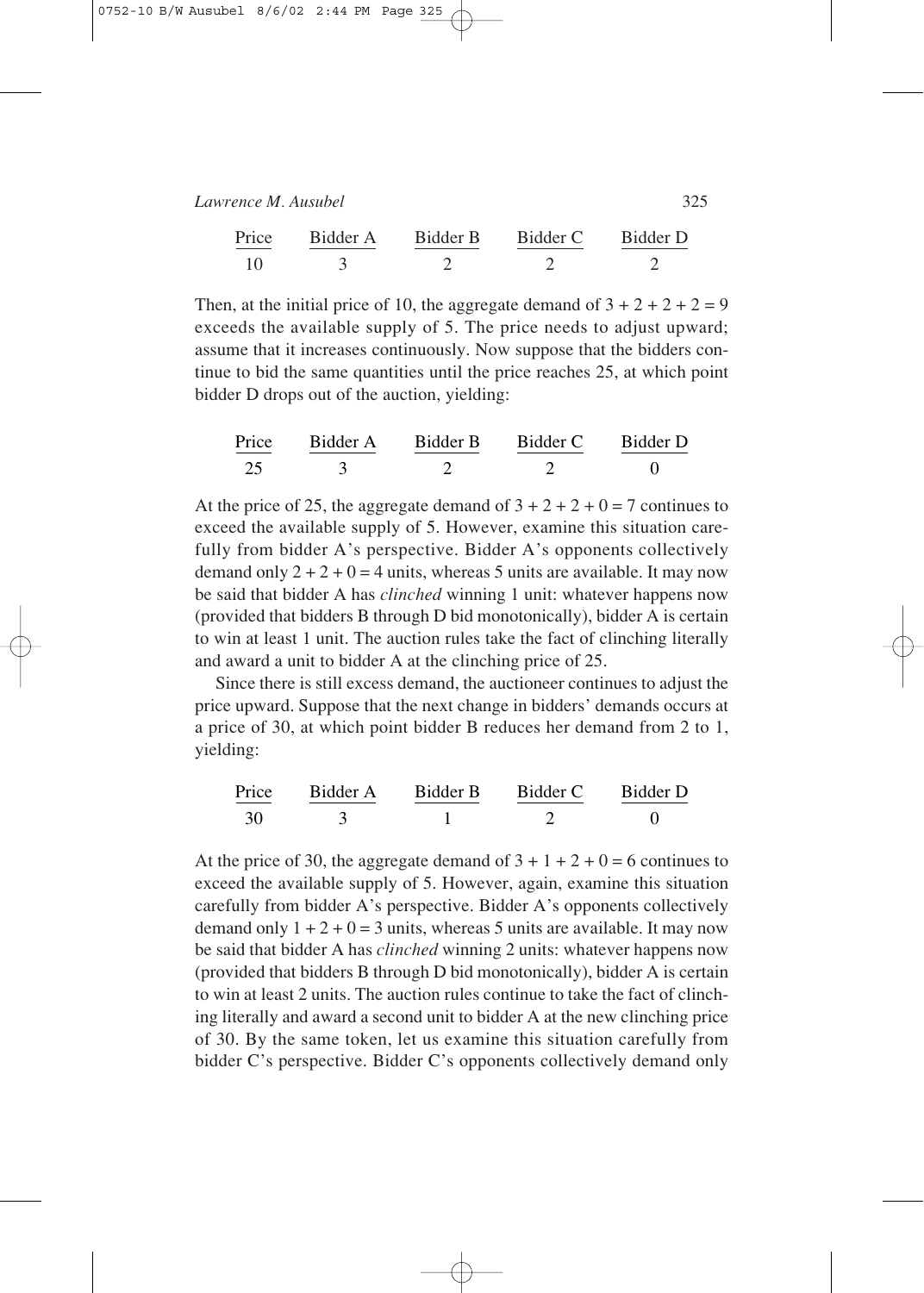$3 + 1 + 0 = 4$  units, whereas 5 units are available. It may therefore be said that bidder C has *clinched* winning 1 unit: whatever happens now (provided that bidders A, B, and D bid monotonically), bidder C is certain to win at least 1 unit. The auction rules take the fact of clinching literally and award a unit to bidder C at the clinching price of 30.

Since there is still excess demand, the auctioneer continues to adjust the price upward. Suppose that the final change in bidders' demands occurs at a price of 35, at which point bidder B reduces her demand from 1 to 0, yielding:

| Price | Ridder A | <b>Bidder B</b> | Bidder C | Bidder D |
|-------|----------|-----------------|----------|----------|
| 35    |          |                 |          |          |

At the price of 35, the aggregate demand of  $3 + 0 + 2 + 0 = 5$  is brought equal to the supply of 5. Thus the market-clearing price is 35. Bidder A, who had already received a first unit at 25 and a second unit at 30, wins a third unit at 35. Bidder C, who had already received a first unit at 30, wins a second unit at 35. In summary, we have the following auction outcome:

| Outcome   | Bidder A                | Bidder B | Bidder C  | Bidder D |
|-----------|-------------------------|----------|-----------|----------|
| Units won |                         |          |           |          |
|           | Payments $25 + 30 + 35$ |          | $30 + 35$ |          |

Thus bidders are awarded the quantities that they bid at the final price, but bidders pay according to the prices at which they *clinch* the various units.

#### *Mathematical Description*

Let  $p$  be the price that is posted by the auctioneer and is increased continuously.<sup>21</sup> Let *n* be the number of bidders, let *S* be the supply of items being auctioned, let *xi* (*p*) denote the quantity bid by bidder *i* at price *p*, and let  $x_{-i}(p) = \sum_{j \neq i} x_j(p)$  denote the aggregate quantity bid by bidder *i*'s opponents at price *p*. Then the cumulative amount clinched by bidder *i* at price *p* is defined by the following equation:

(1) 
$$
c_i(p) = \max\{0, S - x_{-i}(p)\}.
$$

21. An analogous description would apply to a descending-clock procurement auction (or reverse auction), only now the auctioneer would pay the winning bidders.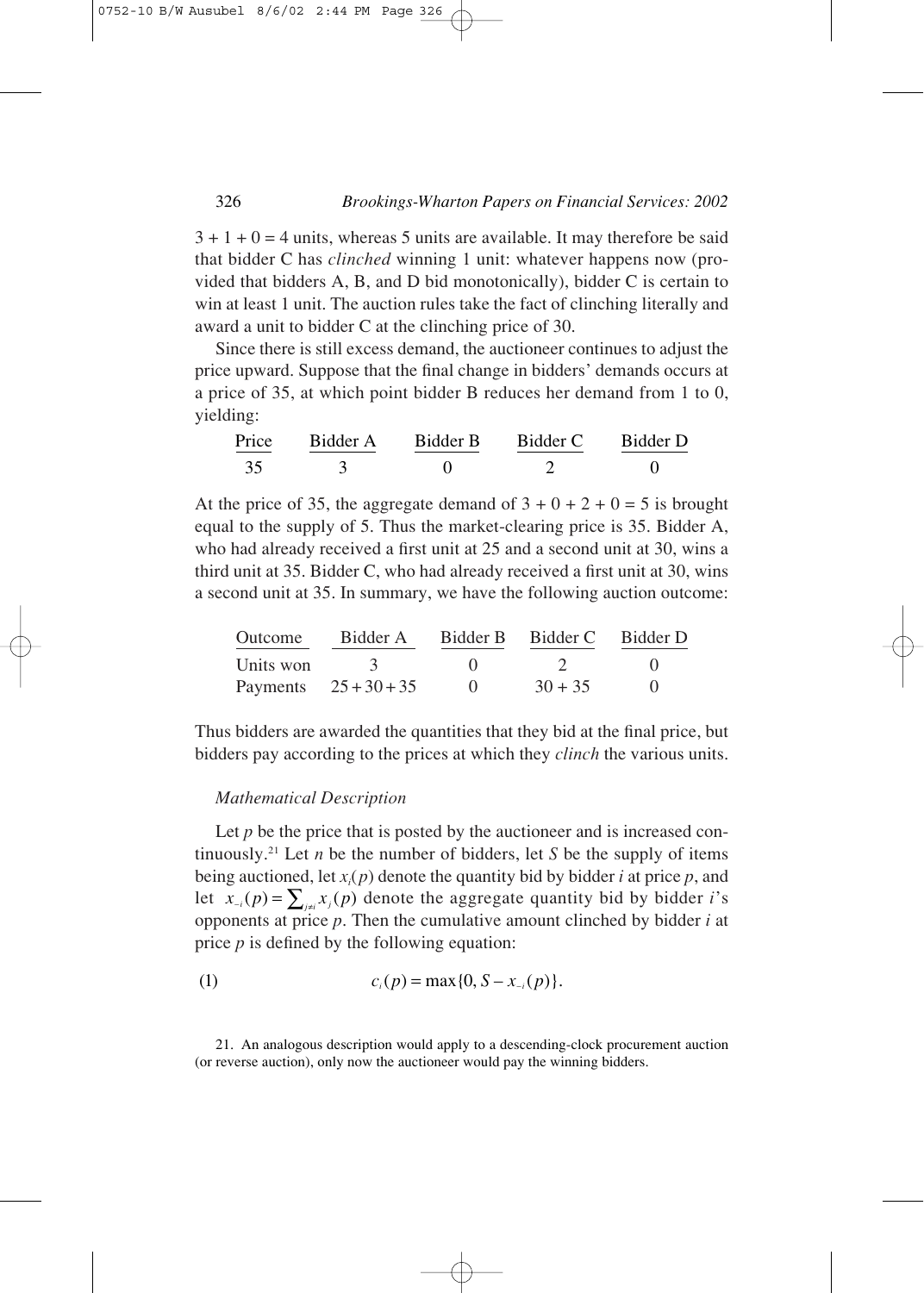Let  $\tilde{p}$  denote the clearing price, that is,  $\tilde{p} = \min\Big\{p : \sum_{j=1}^{n} x_j(p) \leq S\Big\}$ , and let  $p_0$  denote the initial price in the auction. Bidder *i* wins the quantity,  $x_i(\tilde{p})$ , of units bid at the clearing price. The payment of bidder *i* for these units is given by the following equation:

$$
(2) \t\t y_i = \int_{p_0}^{\tilde{p}} p \, dc_i(p),
$$

where equation 2 is calculated as a Stieltjes integral. This means that, at every point where the value  $c_i(p)$  increases by one unit, an amount equal to the current value of *p* is added to the payment (that is, exactly the clinching calculation described informally above).

#### *Results on the Efficient Ascending Auction*

Many conventional auction formats for multiple items have theoretical properties that are less than ideal. In particular, in the sealed-bid uniformprice auction that is now used for the U.S. Treasury auction, optimizing bidders engage in "demand reduction."22 Bidders have an incentive to bid less than their true valuations, and the incentive to reduce demand increases in the quantity bid. As a result, the sealed-bid uniform-price auction tends to inefficiently allocate the items being sold. With a wellfunctioning secondary market, this inefficient allocation is likely to come at the seller's expense.23 Furthermore, this theoretical property of inefficiency is likely to be the same or even worse in dynamic uniform-price auctions.24

By contrast, the efficient ascending auction has highly desirable properties. In theory, bidders have every incentive to bid sincerely: that is, to bid exactly their true valuations on every unit for which they bid. With all bidders bidding their true valuations—and with the winners being determined by the high bids—the auction has the attractive property of allotting all items to the bidders who value them the most. The following theorem holds: If bidders have (weakly) diminishing private values, then under complete or incomplete information, sincere bidding by every bidder is an equilibrium of the Ausubel auction. In this equilibrium outcome, the allocation of items is fully efficient. Moreover, in suitable specifications of the

- 22. Ausubel and Cramton (1996).
- 23. Ausubel and Cramton (1999).
- 24. See, for example, Ausubel and Schwartz (1999).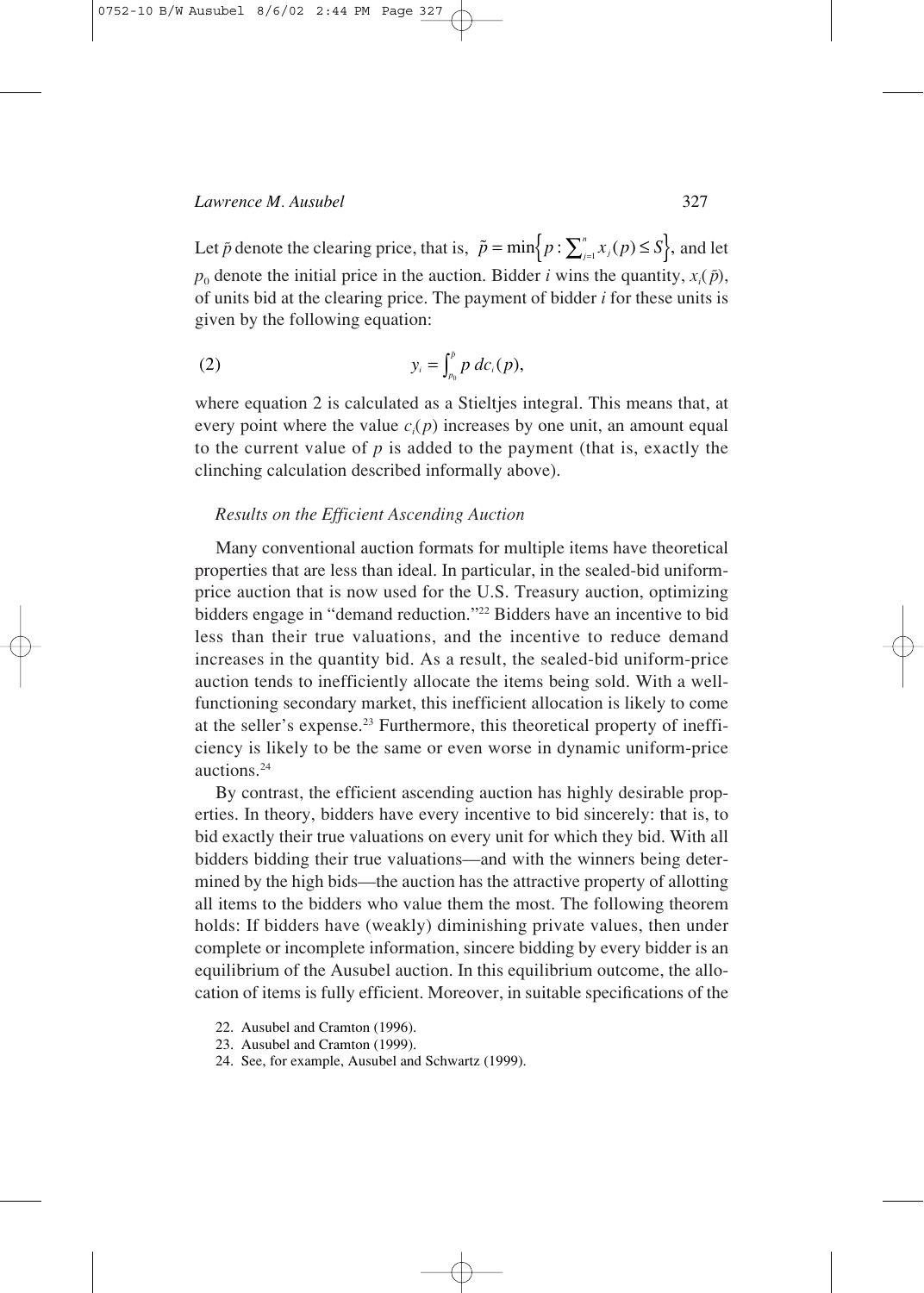game, under complete or incomplete information, sincere bidding survives iterated elimination of weakly dominated strategies; and under incomplete information and a "full support" assumption, sincere bidding is the unique outcome of iterated elimination of weakly dominated strategies.

#### **Underpricing of New Issues, Current IPO Practice, and Auctions**

One of the best-established facts of the finance literature on IPOs is the persistent existence of underpricing in the offering price. For example, Ritter reports in his paper in this volume that, among a sample of 6,249 IPOs in the United States from 1980 to 2001, the mean percentage increase from the offering price to the end-of-first-day price equaled 18.8 percent. Most spectacularly, the mean first-day return in 1999 was 71.7 percent, and the mean first-day return in 2000 was 56.1 percent.

By way of comparison, an IPO auction offers the promise of all but eliminating the underpricing. In theory, the clearing price in a welldesigned auction is virtually equal to the market price, so the first-day return should be essentially zero. And, in practice, IPO auctions have tended to yield much smaller underpricing than current practice.

Nevertheless, one observes that the use of auctions for IPOs may have actually declined, worldwide, over the past two decades. Even in countries where the IPO tender was previously well established, auctions have been abandoned in favor of other IPO methods.25 For example, in the United Kingdom, fifteen of twenty-four offerings in 1983 were done by tender, whereas no private sector IPOs by tender have occurred there since 1986.<sup>26</sup> In the United States, W. R. Hambrecht and Company began to conduct IPOs by auction but was only able to find six clients willing to go public in this way.

The puzzle is thus why auctions—inexpensive to run and destined to reduce underpricing—have not gained in the securities area as they have in other sectors of the economy. This paper does not answer this puzzle. However, this section explores the various explanations for underpricing that have been put forth in the literature. It then indicates how modern auction techniques can be used to accomplish the same goals that underpric-

<sup>25.</sup> Sherman (2001).

<sup>26.</sup> Jenkinson and Ljungqvist (1996, p. 13).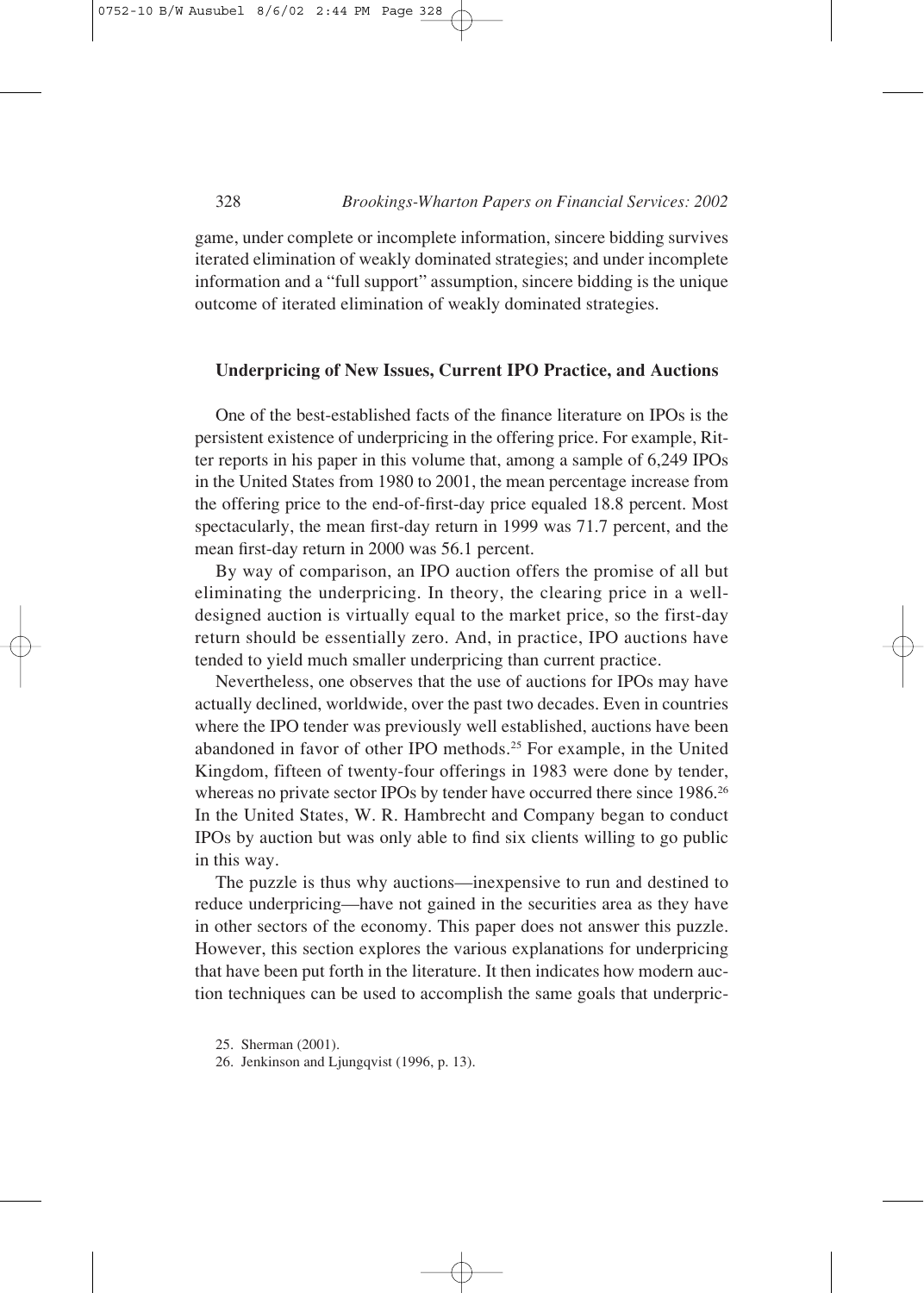ing allegedly serves. So part of the explanation for the trend away from auctions in the securities area may simply be that nobody has tailored modern auction techniques to serve the needs of firms going public.

#### *Explanations in the Literature for IPO Underpricing*

Myriad explanations have been put forth in the literature to explain the empirical regularity of IPO underpricing. My treatment here borrows heavily from that of Jenkinson and Ljungqvist.<sup>27</sup> Some of the explanations put forth for underpricing include the following:

—*The winner's curse.* Suppose that some investors are asymmetrically informed about the value of the new stock. Then uninformed investors stand a greater chance of being allocated shares in the IPO when the informed investors' information is unfavorable. Without underpricing, the uninformed investors face a "lemons" problem, and they would not participate in the IPO. With underpricing, the uninformed investors can still earn nonnegative returns in the IPO despite the fact that they receive disproportionate allocations of shares when the informed investors' information is unfavorable.

—*Underpricing as a signal.* Suppose that the firm has superior information about the value of the new stock and that it is less costly for a highvalue firm than a low-value firm to underprice its shares. Then, as in a classic signaling model, the firm may use underpricing to credibly convince investors that the value of the new stock is high.

—*Issuer or underwriter liability.* Suppose that issuers, underwriters, accountants, and other parties associated with securities issuance in the United States are preoccupied with potential shareholder lawsuits following an IPO that goes bust. Since the potential liability may be limited to the amount that the share price drops below the offering price, the various parties may have an interest in depressing the offering price (that is, in underpricing).

—*Price support.* Suppose that underwriters of IPOs take on the obligation of intervening in the aftermarket to help prevent the stock price from falling below the offering price for some number of days after the issue. To the extent that this is the case, the ex post initial-days returns may be a truncated distribution, and so the apparent underpricing may not be a real phenomenon.

27. Jenkinson and Ljungqvist (1996, chs. 3–5).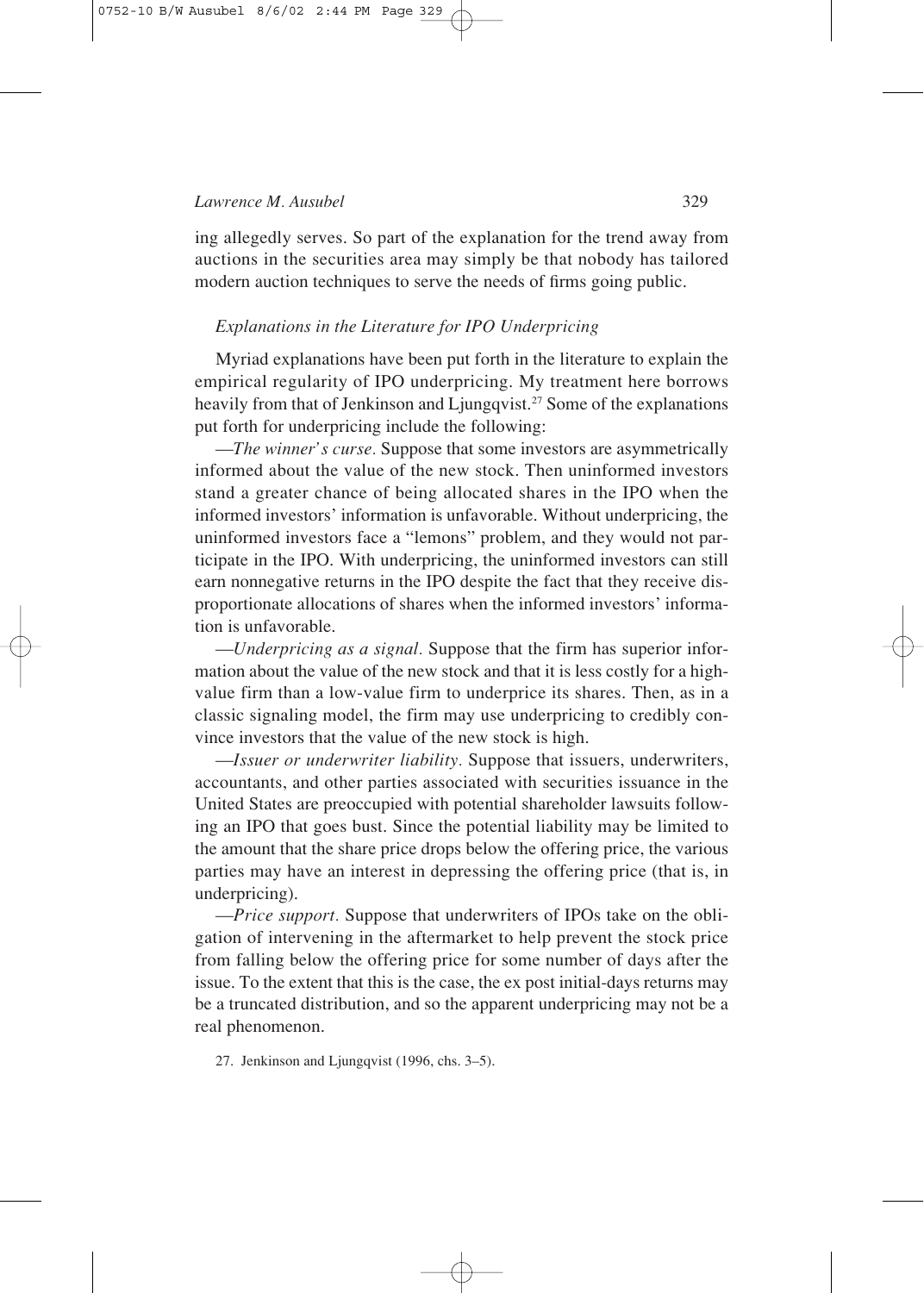—*Dispersion of ownership to retain control.* Suppose that the managers of a firm have an incentive to disperse the post-IPO ownership among many small investors, in order to exacerbate the separation of ownership and control for the managers' benefit. Then the managers may welcome an arrangement under which the issue is underpriced—and, therefore, radically oversubscribed—so that purchases may be rationed to very small blocks of shares.

—*Concentration of ownership to enhance monitoring.* Conversely, suppose that the owners of a firm recognize that a large outside investor provides a public good to other investors by monitoring the firm's management. Then the owners may underprice the issue in order to provide extra incentive for an outside investor to acquire a large stake.

—*Guaranteed return.* Suppose that the owners of a firm are primarily concerned with realizing a given price or amount of money from the IPO and are relatively indifferent about the extent to which this price or amount of money is exceeded. Then the owners may be happy with an arrangement that guarantees them the given price or amount of money, even at the cost of significant underpricing in some states of the world.

—*Underpricing as a marketing event.* Suppose that the owners (and buyers) of dot.com firms going public in 1997–2000 equated IPO success with a very high first-day return. Then firms may have agreed to vastly underprice their issues in order to obtain the resulting marketing "pop" on capital markets.

#### *Explanations for Underpricing and the Relationship with Auctions*

Some of the pre-Internet-bubble explanations put forth for IPO underpricing make little sense within the context of the 71.7 and 56.1 percent mean first-day returns in 1999 and 2000, respectively. For example, the price support explanation may argue that apparent 5 percent underpricing is spurious, but cannot possibly suggest that 50 percent underpricing is anything but a real phenomenon. Other explanations (such as underpricing as a marketing event) appear to lean heavily on issuer or capital market stupidity and so are difficult to disprove on rational grounds. However, the purpose of this subsection is to explain how many of the effects put forth to justify underpricing can be handled in a superior fashion by a securities auction. In some cases, the instrument being auctioned must be widened beyond simply a share of stock, or the service being provided by the auc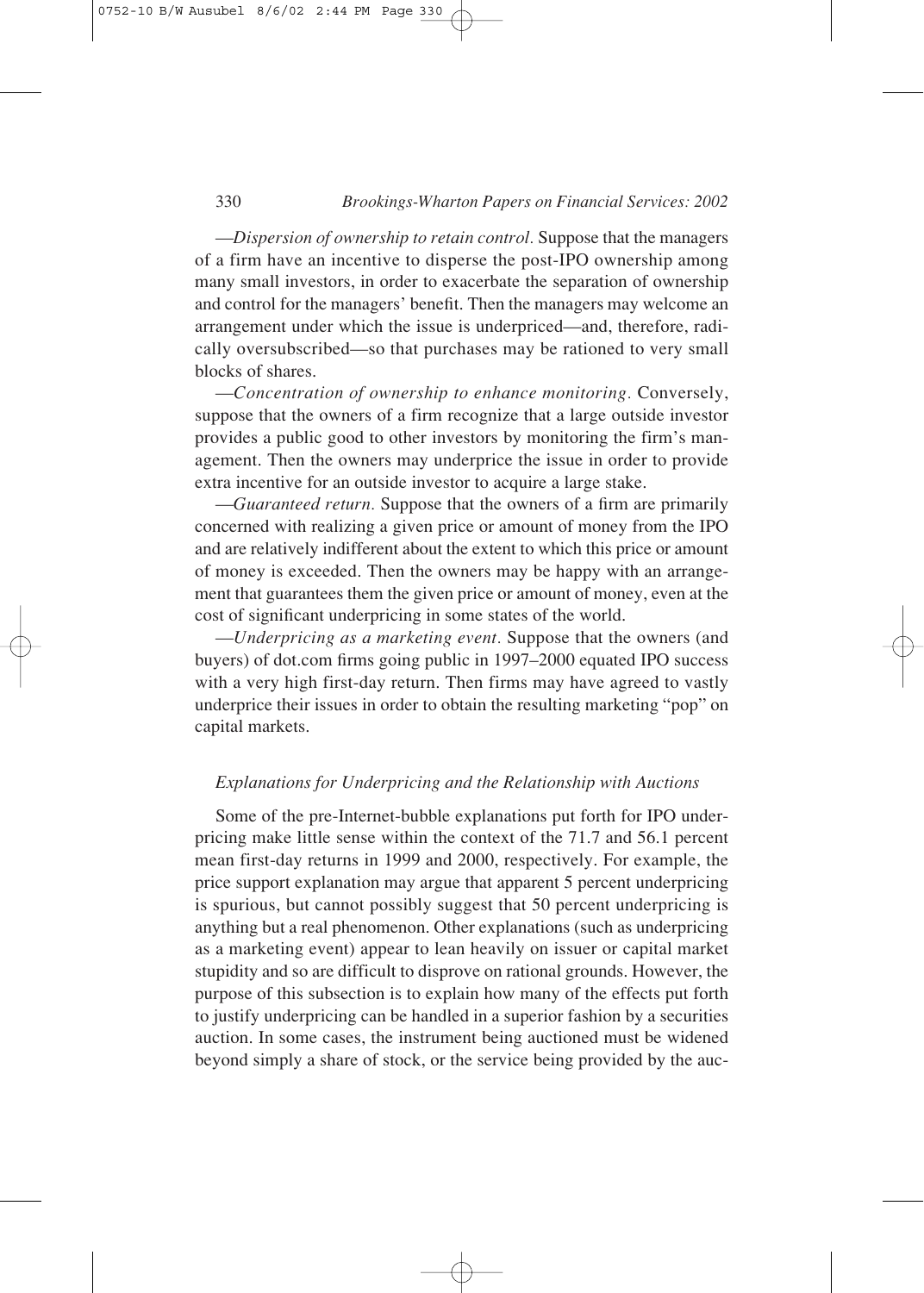tioning intermediary must be widened beyond the simple sale of shares of stock.

—*The winner's curse.* To the extent that it is present, this structure of asymmetric information may create problems for any method of IPO. However, it is worth reemphasizing that some mechanisms outperform others in the face of the winner's curse. In particular, the accepted wisdom in the auction literature is that dynamic ascending-bid auctions are superior to static sealed-bid auctions with respect to the winner's curse. The intuition for this result is that uninformed bidders in an ascending-bid auction receive continuous feedback about the level of participation of informed bidders, so that when the informed bidders' information is unfavorable, uninformed bidders have greater opportunities to infer this and to respond accordingly.

—*Underpricing as a signal.* Many commentators have questioned the empirical relevance of the signaling explanation. As Jenkinson and Ljungqvist note, would firms signal through underpricing if they had a wider menu of signals to choose from?<sup>28</sup> Apart from the more obvious signals, such as a choice of a particularly reputable underwriter or venture capitalist, offerings of longer-term price guarantees can serve as quite effective signals. For example, bundled together with the issued share can be a derivative security that returns *x* percent of any decline in the share's market price during a one-year period following the IPO. Similar to a quality warranty, this serves as a classic credible signal, since a longerterm price guarantee is relatively less costly for a high-value firm than for a low-value firm. The new shares and the associated derivative securities can be auctioned simultaneously, eliminating much of the cost of underpricing.

—*Issuer or underwriter liability.* Again, many commentators have questioned the empirical relevance of the liability explanation. Drake and Vetsuypens find that litigation appears to be driven by large declines in the aftermarket price long after the IPO, not by the offering price of the IPO.29 Alexander notes that, while damages under the Securities Act of 1933 are limited to declines below the offering price, damages under the Securities Exchange Act of 1934 are not so limited.<sup>30</sup> In any case, she

- 28. Jenkinson and Ljungqvist (1996, p. 55).
- 29. Drake and Vetsuypens (1993).

30. Alexander (1993) further opines, "It is difficult to imagine circumstances in which a 1933 Act claim could be brought but a 1934 Act claim could not be alleged."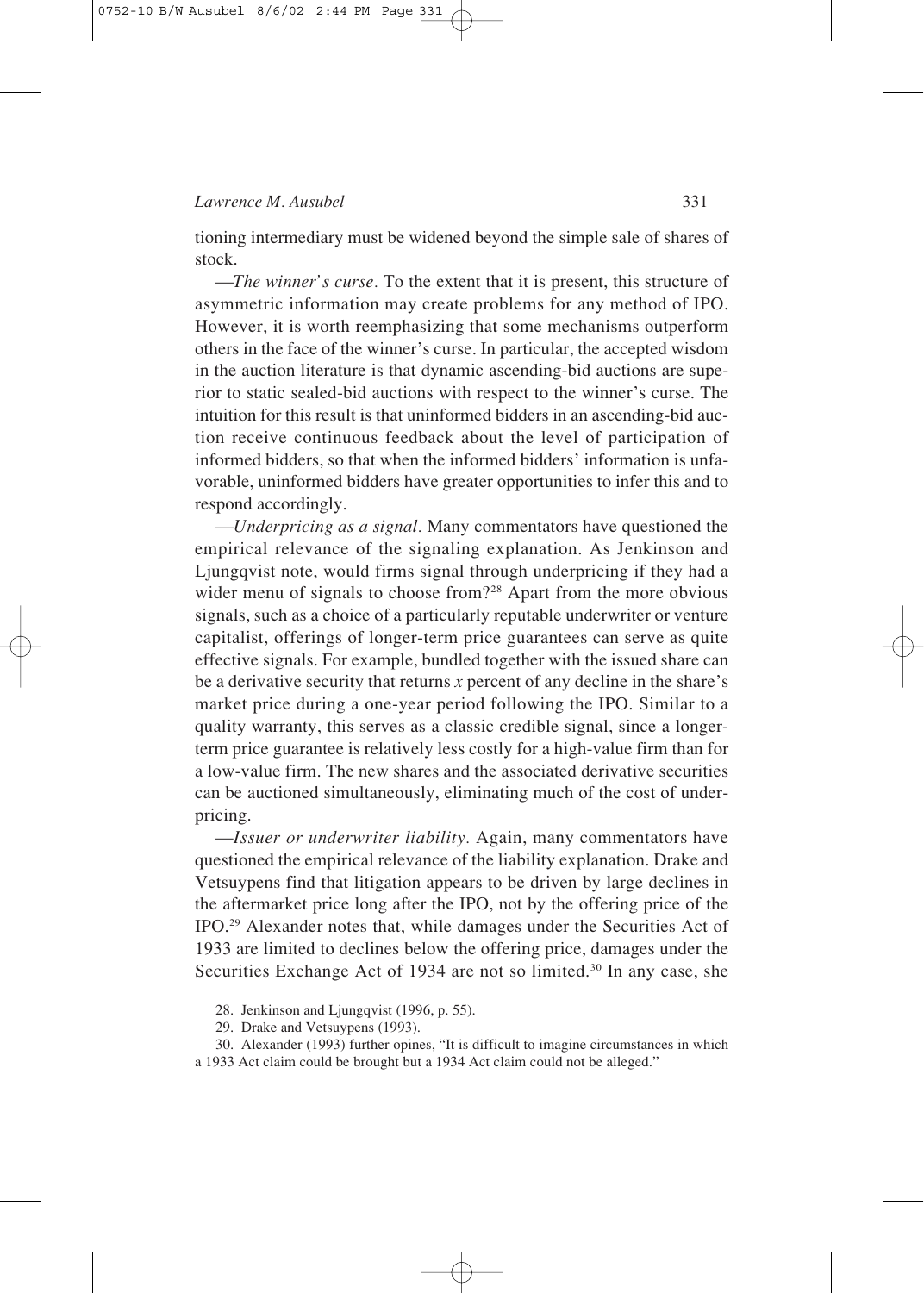argues, underpricing would be an inefficient and ineffective means for avoiding issuer or underwriter liability. Jenkinson and Ljungqvist conclude that this explanation is a good example of a U.S.-centric model that fails in the international context: severe liability is a U.S. phenomenon, while IPO underpricing is a global phenomenon. $31$ 

—*Price support.* It is not necessarily the case that price supports following the IPO should be viewed as value-enhancing or desirable, but if they are, there appear to be much more efficient ways to accomplish this as part of an auction process. One possibility is for the underwriter or auctioneer to provide price support explicitly as part of the services rendered for its fees—as in current practice, this could be provided for, in part, through use of an over-allotment (or "green shoe") provision. A second possibility is to bundle together, with the issued share, a derivative security that returns *x* percent of any decline in the share's market price during a short period following the IPO—in principle, this percentage could be as high as 100 percent.

—*Dispersion of ownership to retain control.* If the issuer wishes to disperse the post-IPO ownership among many small investors, this can be easily built into auction rules. For example, it is standard to restrict bidders to no more than *y* percent of the total supply offered: if the issuer wishes to disperse ownership, *y* percent can be set at 1 or 2 percent, or some other very low level. Obviously, this dispersion will come at the expense of auction revenues, but the cost should still be much lower than the current cost of underpricing. Furthermore, the dispersion can be locked in for some time, for example by providing a one-for-ten bonus share for investors who retain their shares for more than one year or by providing a one-forten bonus share capped at a limited number of bonus shares per investor.

—*Concentration of ownership to enhance monitoring.* Again, if the issuer wishes to concentrate the post-IPO ownership among large investors, this can be easily built into auction rules. For example, some of the shares can be offered in a very large lot size (with bidders not permitted to bid on only a fraction of the lot for these shares). It should also be noted that the efficient ascending auction automatically provides some benefits to a bidder who chooses to acquire a large number of shares.

—*Guaranteed return.* A guaranteed price or amount of money from the IPO is another feature that is easily built into the auction procedure. One

<sup>31.</sup> Jenkinson and Ljungqvist (1996).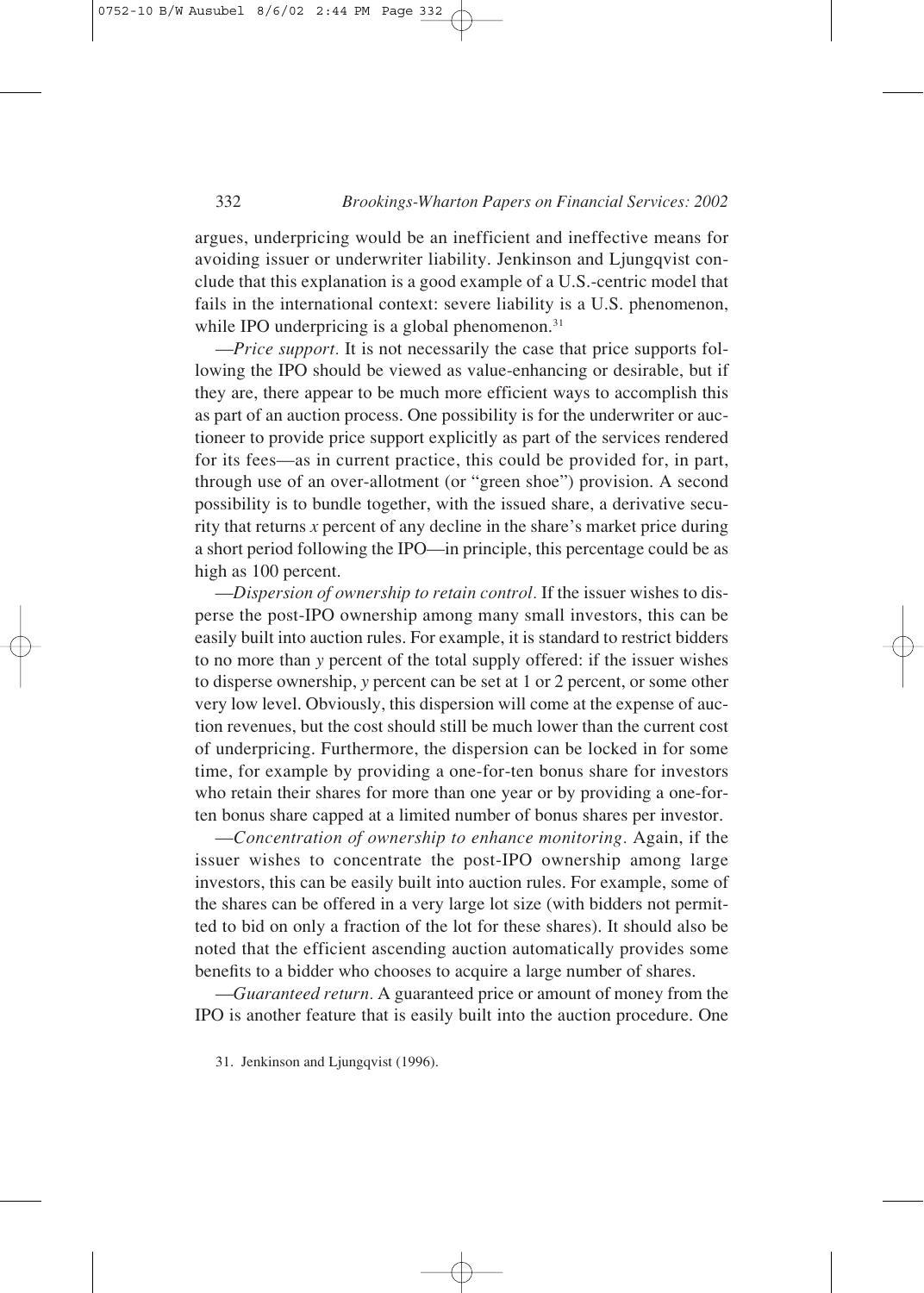simple approach is to use a reserve price in the auction. A more complicated approach is for the issuer and the underwriter (or auctioneer) to establish an arrangement in which the underwriter guarantees the issuer a given price or amount of money. In return, the underwriter receives a negotiated percentage of the extent to which the price, or proceeds, exceeds the guaranteed level. In all likelihood, such an arrangement is more beneficial to the issuer than the current underpricing, since the issuer receives the guaranteed amount plus, typically, a positive share of the proceeds above the guaranteed amount.

—*Underpricing as a marketing event.* In the environment following the Internet bubble and the Credit Suisse First Boston investigation, it seems relatively easy to educate issuers that an oversubscribed auction that rations bidders via a very high market-clearing price provides just as good marketing "pop" in the capital markets as an oversubscribed process that rations bidders via under-the-table commissions paid to the underwriter.

#### **Additional Aspects of Security Issuance by Auction**

This section explores some additional, pragmatic issues concerning the issuance of new securities by auction. The discussion includes how a securities auction might be organized (including who would be the bidders), the regulatory inhibitions to using auctions for securities issuance, and recent attempts to introduce IPO auctions in the United States.

#### *Who Are the Bidders?*

One can easily imagine two alternative, basic structures for an IPO auction: investors as bidders or intermediaries as bidders.

INVESTORS AS BIDDERS. Instead of fixing an offering price and then rationing shares to investors at that price, the underwriter conducts an auction in which investors act as bidders. The offering price is determined so as to set demand equal to supply—that is, price is itself the rationing device. Investors submit bids according to the same considerations they apply in making buy and sell decisions in the aftermarket, and—in principle—the auction clearing price should be approximately equal to the aftermarket price.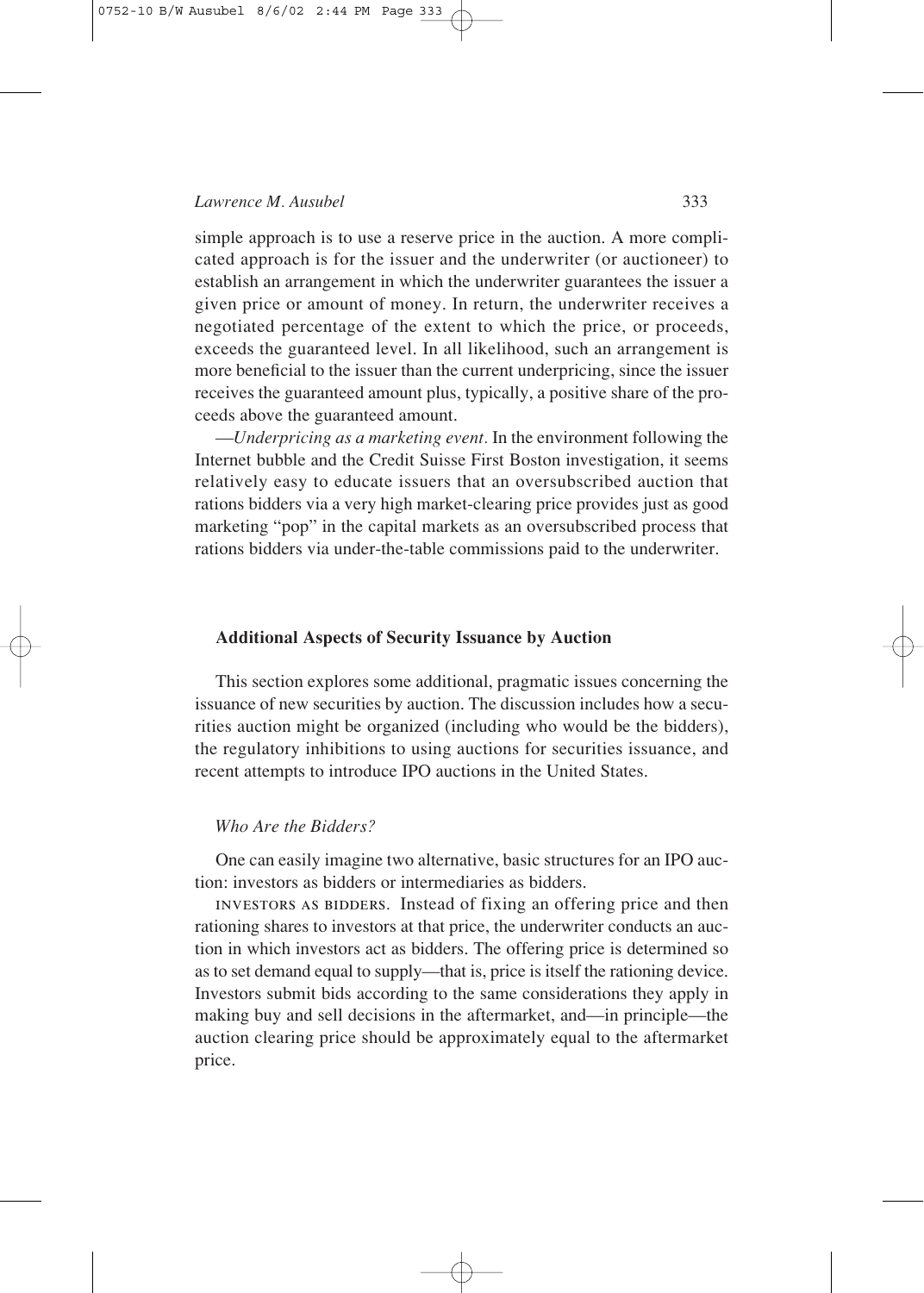As in current IPO practice, the underwriter and accounting firm perform a due diligence review of the issuer and prepare a prospectus before the auction. The auction itself is conducted as an ascending clock: the auctioneer names a price, and bidders respond with quantities; the auctioneer raises the price, and bidders respond with revised quantities; and the process iterates until demand is brought equal to supply. Bidders win the quantities of shares that they demand at the final price.

One approach is for participation in the ascending-clock auction to be limited to institutional investors. Optionally (and similar to the practice of U.S. Treasury auctions), small investors could be given the opportunity to submit "noncompetitive" bids, which would be honored at the clearing price of the auction. Another approach is for participation in the ascending-clock auction to be open to all bidders—small investors as well as institutional investors. Obviously, investors would need to provide financial guarantees for their bids: for example, bids could effectively be placed through bidders' brokerage accounts, and the same limits could be applied as for ordinary secondary-market purchases of shares.

Some of the desirable characteristics of current IPO practice could be preserved in an auction process by bundling related derivative securities with the offered shares of stock or by modifying the auction rules to restrict purchases in various ways. Moreover, derivative securities could be bundled with the stock shares in new ways to create further value. Here are some examples:

—Each share of stock could be bundled with a call option to purchase an additional 0.15 share of the stock at the clearing price of the auction for a short period of time after the auction, thus replicating standard "green shoe" provisions of IPOs, which tend to stabilize prices (but now effectively requiring bidders to pay for the call option).

—Each share of stock could be bundled with a put option to sell 0.50 share of the stock at the clearing price of the auction for a one-year period after the auction, thus providing a price guarantee that small investors might consider to be valuable (and that would encourage participation by small investors).32

32. Such a put option might need to be guaranteed by an escrow account or might be purchased from a well-capitalized third party in order to give credibility to the price guarantee.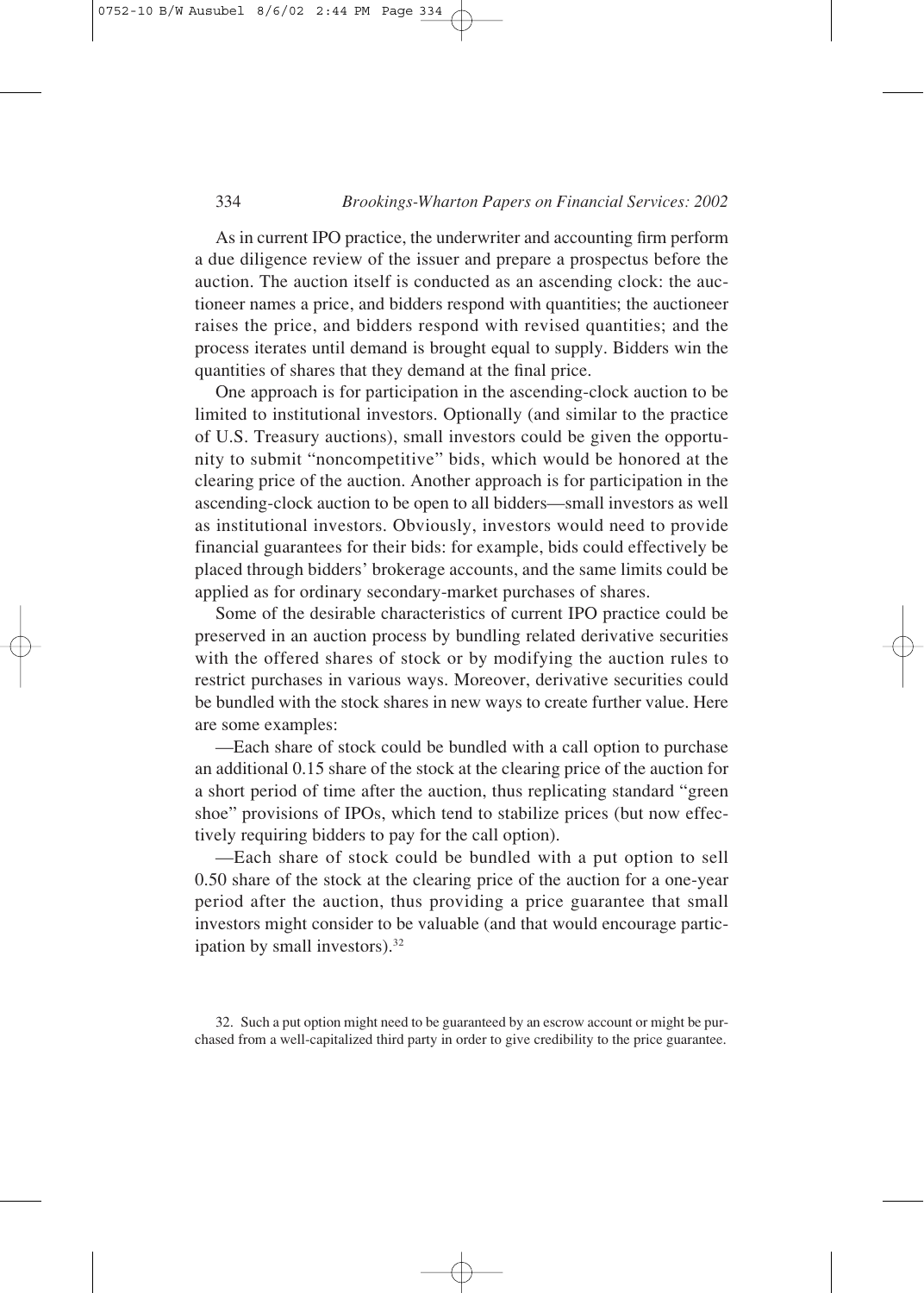—The quantity demanded by each bidder could be limited to 1 percent of the issuer's total shares in order to encourage a wide dispersion of ownership among investors.

However, there is no particular reason why such derivative securities need to be bundled with shares of stocks in any fixed proportion. Indeed, in all likelihood, some bidders will value price protection more than others and will desire different mixtures of stocks and derivatives. As a result, a superior IPO design is to conduct a multiple-clock auction for two goods: the shares of stocks and the derivative securities. (In practical terms, the EDF auction design, which involved multiple products, could be exploited.) For example, a quantity of 10 million shares of stock, together with a quantity of 5 million put options at the clearing price, are offered simultaneously. Let  $(p_{share}, p_{put})$  denote prices for the two securities and let (*qshare*, *qput*) denote associated quantities. The auction is conducted with two ascending clocks: the auctioneer names a price vector  $(p_{\textit{share}}^1, p_{\textit{put}}^1)$ , and bidders respond with quantity vectors  $(q_{\textit{share}}^1, q_{\textit{put}}^1)$ ; the auctioneer raises the prices to  $(p_{\textit{share}}^2, p_{\textit{put}}^2)$ , and bidders respond with revised quantities  $(q_{\textit{share}}^2,$  $q_{\textit{put}}^2$ ); and the process iterates until demand for both securities is brought equal to supply. Bidders win the quantities of shares and put options that they demand at the final prices.

INTERMEDIARIES AS BIDDERS. As an alternative structure, instead of contracting with a single investment bank to act as lead underwriter, an issuer conducts an auction in which investment banks (or other intermediaries) themselves act as bidders. The investment banks submit bids for shares in the auction knowing that they must earn their profits from the difference between the prices that they pay the issuer in the auction and the prices at which they can resell the shares to investors. Competition within the auction process determines—and, in principle, should limit—the level of profits that investment banks can earn in the IPO.

Under such a structure, in advance of the auction, each investment bank is given an opportunity to examine the issuer's operations and books in detail in order to form its own assessment of the value of shares in the aftermarket. Quite possibly, each investment bank bidding would be responsible for providing its own due diligence services. The auction itself is conducted as an ascending clock: the issuer names a price, and bidders respond with quantities; the issuer raises the price, and bidders respond with revised quantities; and the process iterates until demand is brought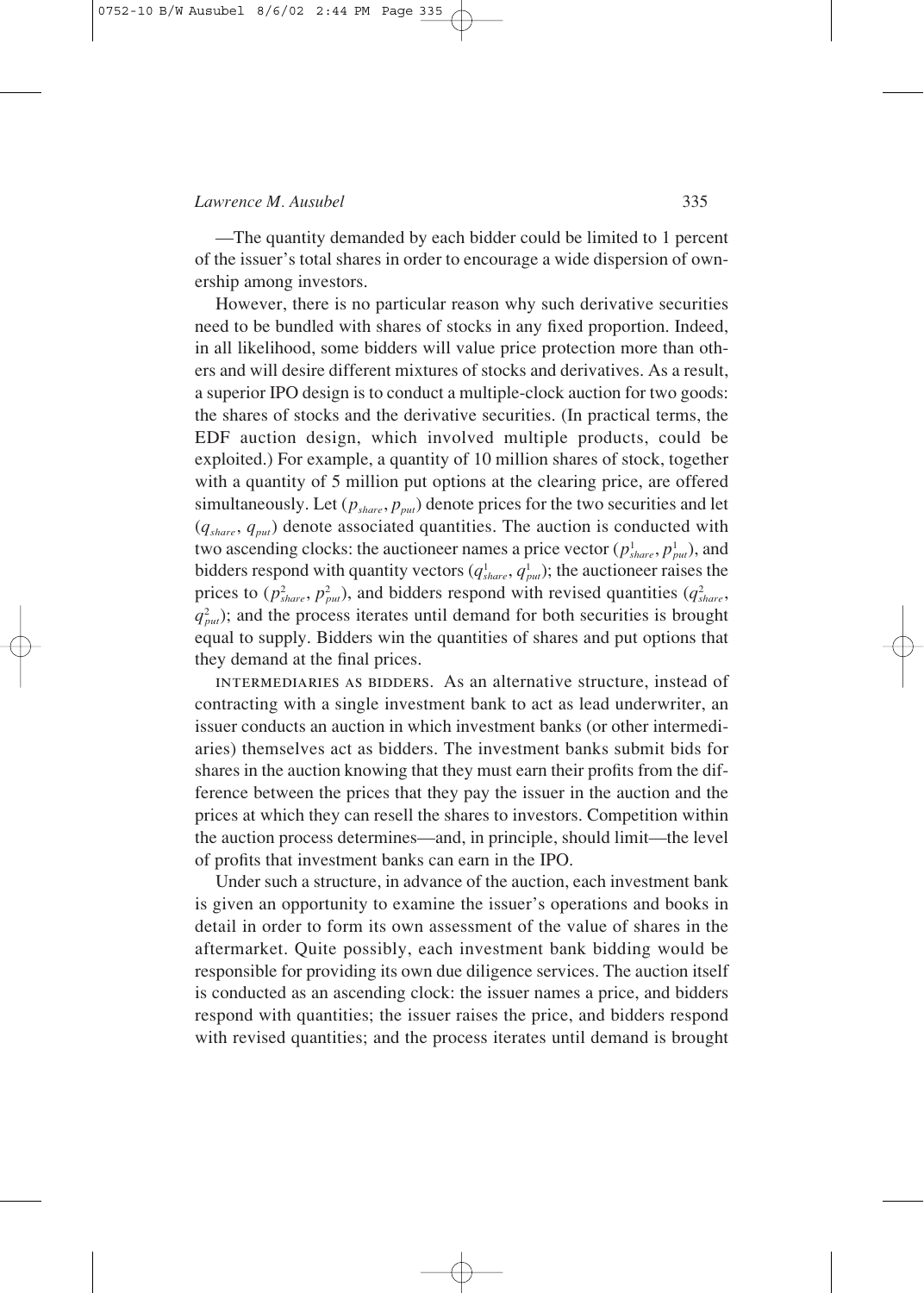equal to supply. The investment bank bidders win the quantities of shares that they demand at the final price, and they can dispose of their shares in whatever way they see fit.

Some of the embellishments to the auction described above could also be used here. For example, each share of stock could be bundled with a call option to purchase an additional 0.15 share at the clearing price for a short period of time after the auction, to replicate standard "green shoe" provisions. At the same time, it is less likely that longer-term price guarantees or other arrangements would be offered: these are more likely arrangements that individual investment banks would make with the investors to whom they distribute their shares.

#### *Regulatory Inhibitions*

There appear to be a number of regulatory inhibitions to introducing IPO auctions in the United States, but none of these inhibitions seems insurmountable.

First, the U.S. Securities and Exchange Commission (SEC) heavily regulates the entire IPO process, and so SEC approval would be necessary for any novel procedure. Beginning in the late 1990s, the SEC began to receive inquiries concerning proposed online auction procedures. The SEC staff responded by issuing letters indicating that the SEC would not take action against particular proposed procedures. In July 1999, SEC staff issued a "no-action letter" that allowed Wit Capital to offer securities subject to certain conditions, including that a current preliminary prospectus is made available on the website; that investors provide conditional electronic offers to buy securities prior to effectiveness, and these offers to buy are reconfirmed within forty-eight hours of the date of effectiveness; and that the offer to buy is not binding, and the investor may withdraw the offer for a specified period following effectiveness. Since then, the SEC has also issued no-action letters to W. R. Hambrecht and to Bear Stearns.<sup>33</sup>

A requirement that bids must be nonbinding is detrimental to the introduction of auctions. For an auction to work most effectively, bids need to have real consequences. A regulatory requirement making bids nonbinding can be significantly sidestepped: the investment bank appears to be free to bar an investor who backs out of his bids from receiving allocations

33. Carey (2000).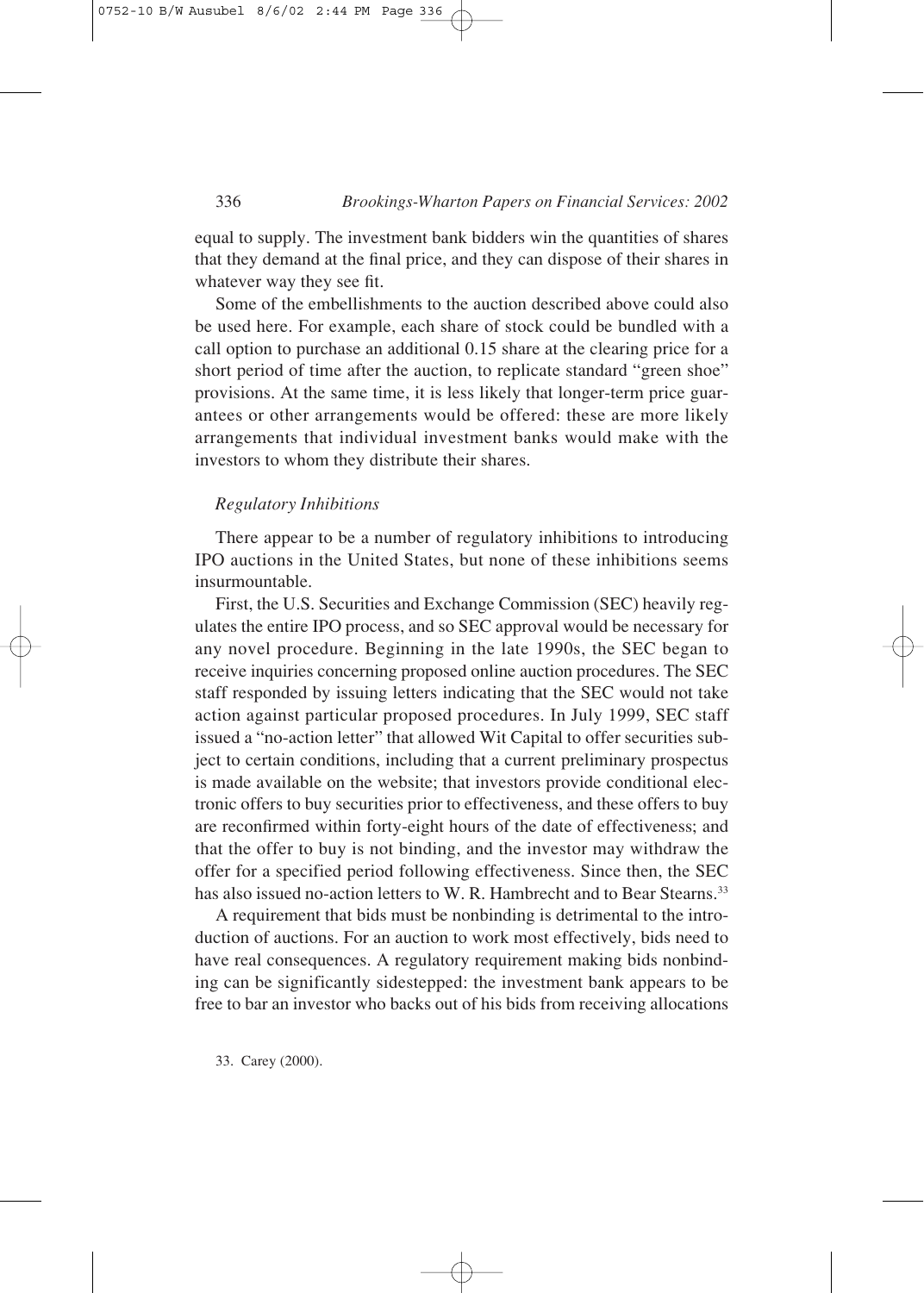in future auctions. In addition, to the extent that derivative securities are used to provide short-time price support, the incentive for a bidder to back out of his bids can be minimized. Nevertheless, regulatory rules that effectively reduce the usual binding nature of bids will inhibit the use of auctions—and it is difficult to see any positive benefit from such rules so it is hoped that the SEC will change its position over time.

Second, some commentators interpret the NASD rules as requiring uniform pricing. However, this interpretation is not unambiguous. While an attempt to charge one price to one class of investors but a higher price to another class of investors is likely precluded, it is less clear whether auction rules that may result in nonuniform pricing should be viewed as "discriminatory." For example, in the pay-as-bid auction and the Ausubel auction, there is no discrimination among different bidders in the bids that they are allowed to submit or in how the winning bids are selected. It is simply in the nature of things that different bidders are likely to submit different bids, and under the auction rules, these different bids may translate to different prices.

A requirement that prices must be uniform is also detrimental to the introduction of auctions. Various formats that yield nonuniform pricing offer advantages, in efficiency or in revenues, over auction formats with uniform pricing. At the same time, the impediment posed by a requirement for uniform pricing should not be overstated. Both the EDF auction design and the emissions trading scheme auction design would fully comply with any requirement for uniform pricing. And, although in theory they are not ideal auction designs, they still offer potentially very large advantages over current IPO practice.

# *Recent Attempts to Introduce Auctions to U.S. Issues Markets*

The most conspicuous attempts to introduce IPO auctions into the United States were undertaken by WR Hambrecht and Company beginning in 1999. Through Hambrecht's "OpenIPO" process, bids are typically accepted during a three- to five-week period prior to the effective date of the IPO. With the exception that these bids are not formally binding pursuant to the SEC's "no-action letter," the auction is conducted as a sealedbid, uniform-price auction. Bidders submit bids that effectively comprise demand curves for the stock being offered. After the close of the auction,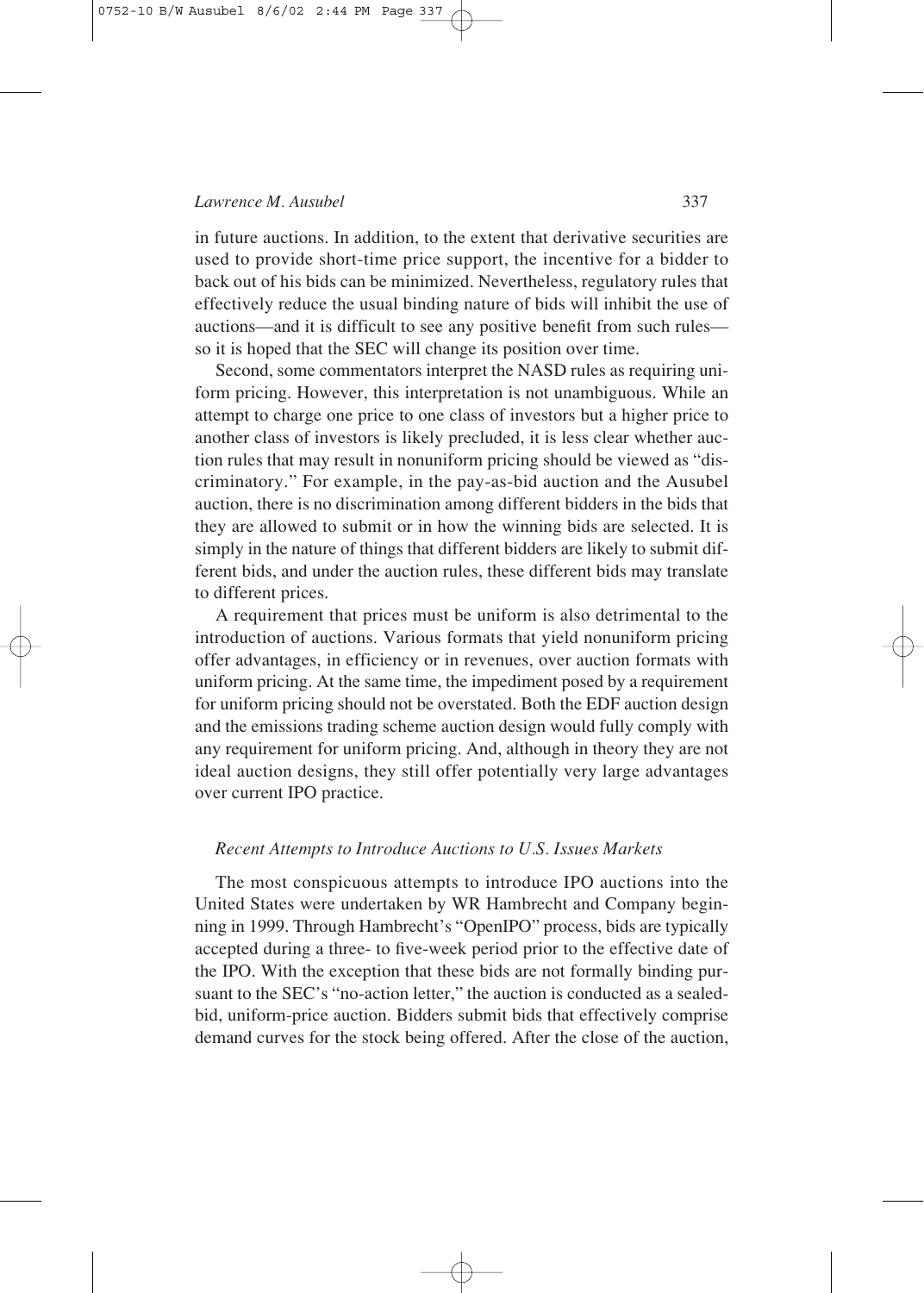the auctioneer aggregates the bids and determines the clearing price at which demand equals supply. Each bidder wins the quantity demanded at the clearing price and pays the clearing price for each share won.

Unfortunately, Hambrecht's efforts have not met with overwhelming success. Only six IPOs have been auctioned by Hambrecht, the most recent one in May 2001.<sup>34</sup> Three factors appear to have hampered Hambrecht's efforts: (a) Hambrecht is in the second tier of investment banks and appears to be largely unable to attract the issuers that top-tier investment banks are interested in representing; (b) Hambrecht has used a rather protracted, sealed-bid auction process in which bids are not binding, rather than a short and more effective ascending-bid process; and (c) entry by any auction process would have been difficult in an Internet-bubble environment where success of an IPO was gauged by the first-day "pop."

# **Conclusions: The Political Economy of Innovations in Market Design**

Why have telecommunications spectrum, energy, and environmental markets adopted innovative auction techniques for high-stakes sales, whereas new equity issues markets have stuck with old, severely flawed designs? One possible answer is that the issuance of new securities is badly suited for dynamic auction procedures. However, such an answer seems implausible. In particular, telecom spectrum appears to present valuation uncertainties as great as those of any high-tech IPO; yet an open, transparent, formal auction procedure has been shown to perform well for telecom spectrum.

A better explanation should take notice of whether a market process already exists, with incumbents earning substantial rents from the existing process, or whether a market is starting from scratch. In the case of communications spectrum, governments had previously given away spectrum licenses, and they introduced auctions in 1994 with no prior history of existing spectrum markets of any significance. In the case of the energy sector, the market moved from heavy regulation to substantial deregula-

<sup>34.</sup> As of March 2002, Hambrecht's completed IPOs by auction were Ravenswood, \$11,550,000, April 9, 1999; Salon.com, \$27,300,000, June 22, 1999; Andover.net, \$82,800,000, December 8, 1999; Nogatech, \$42,000,000, May 17, 2000; Peet's Coffee & Tea, \$26,400,000, January 25, 2001; and Briazz, \$16,000,000, May 2, 2001.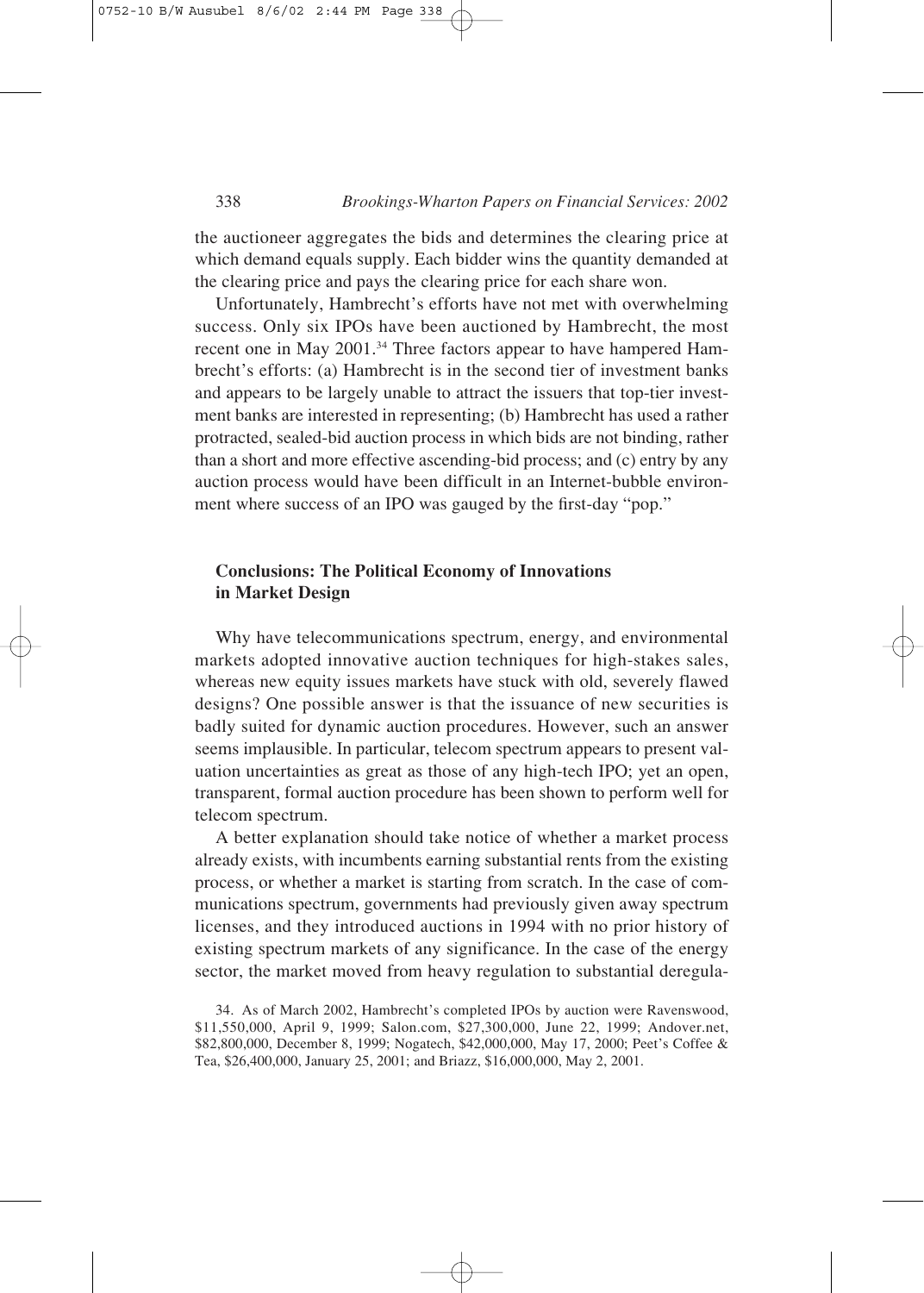tion, again with little history of existing markets. In the case of carbon dioxide reductions, when a decision was made to conduct an auction, no more than one or two interfirm trades had ever taken place.

In each case where an innovative market design was introduced, there were relatively few self-interested market participants with a stake in preserving the status quo market structure. By contrast, in the arena of new security issuance, there exists a legion of powerful investment banks with an enormous stake in maintaining the profits of the current IPO system. So, despite well-established defects in the current system, the incumbents have staved off alternative mechanisms and, in fact, have consolidated use of the current process.

Will the combination of general interest in reforming the recent IPO abuses and recent successes of new market designs in other sectors finally lead to change in the process for new securities issuance? Only time will tell.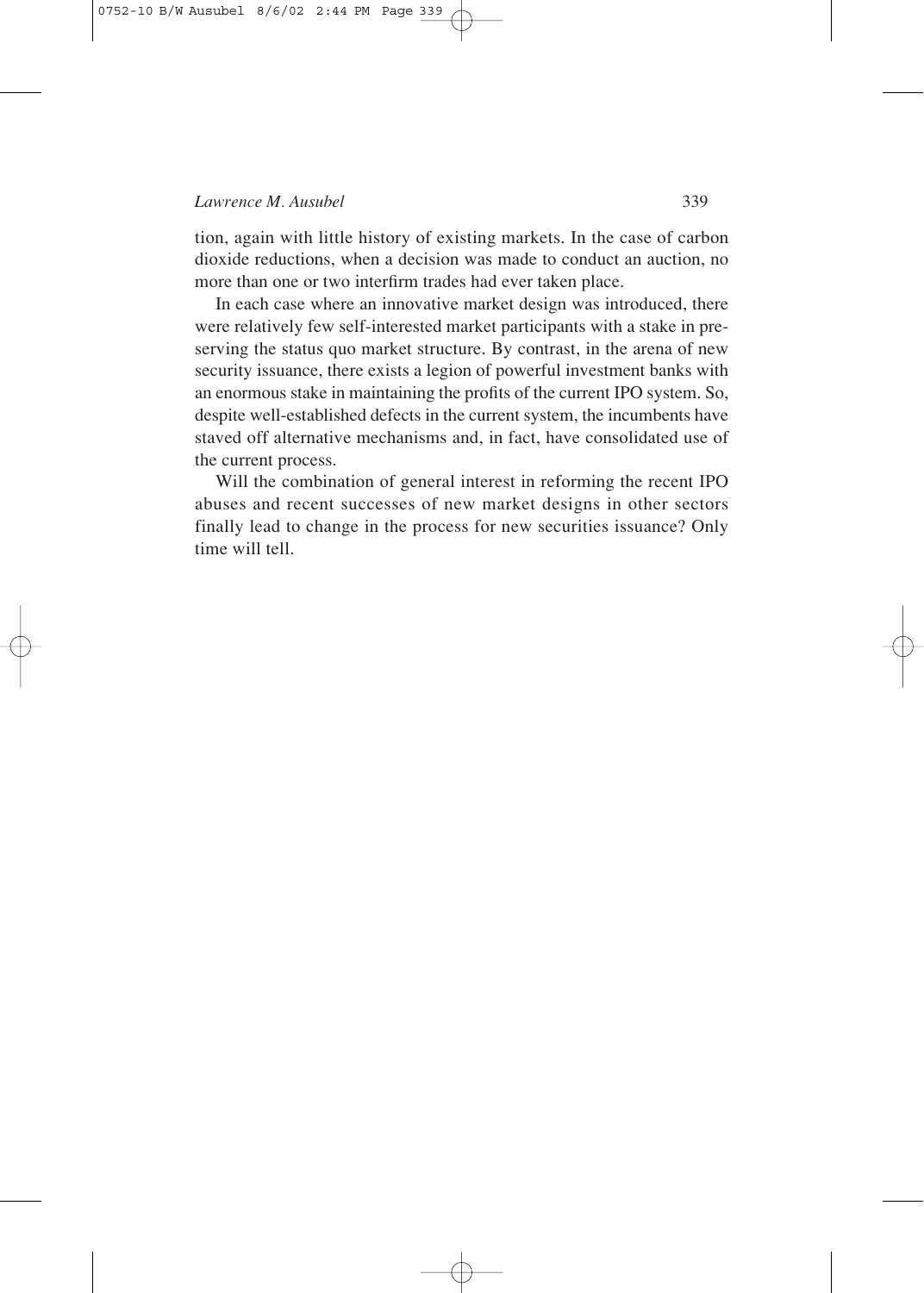# *Discussion*

Christian Leuz pointed out that in Germany's Neuer Markt issuers have a choice between auctioning off their shares or going through a more traditional underwriting process, but that out of the 350 initial public offerings since inception, only one chose to go with an auctioning mechanism. He also noted that since more than thirty lead banks were involved in these initial public offerings, one would assume that competition eventually would whittle down the kickbacks if any were involved. Hence perhaps the incentives of issuers and managements, issuer stupidity, or practical problems with the auction mechanisms could explain this lack of interest in auctions.

Leuz also questioned whether Ausubel's mechanism is coalition- or coercion-proof since the dominant strategy could be clinched by two or more firms acting together. Ausubel responded that if in his mechanism or in any auction procedure bidders were allowed to collude, this would change the incentive properties of the auction and could obviously degrade its performance. Hence any auction procedures he described need to be used in conjunction with good anticollusion mechanisms. A participant added that many institutional investors and individual investors are involved in buying initial public offerings, and hence the collusion of a small number of parties is not a likely scenario.

Reena Aggarwal commented that although academics treat initial public offerings as isolated events, in reality much more complex processes are involved and started before the offering takes place, and they continue with the research analysis, banking relationships for the future, margin advisers, and so on. She added that an isolated view would ignore these other important characteristics.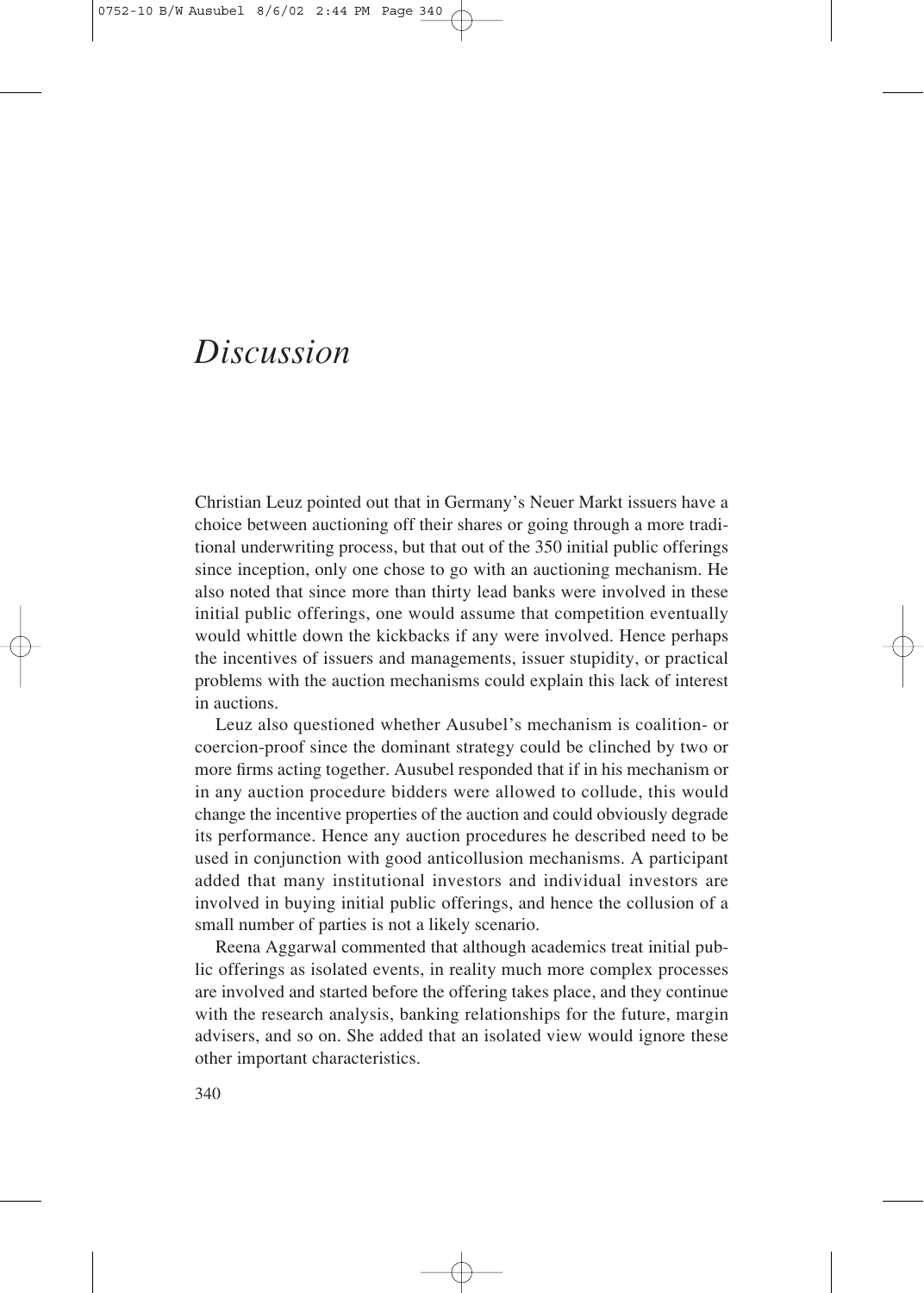#### *Lawrence M. Ausubel* 341

David Crosen noted that a standard result of auction theory is that, in order to get bidders to reveal what their true values are, issuers have to leave some information rent on the table. He asked whether Ausubel had calculated how much information rent is actually being left on the table for bidders collectively and how efficient his auction might be compared to other auction mechanisms, in terms of raising money for the issuers rather than allocating it to the right people. He suggested that perhaps IPO issuers do not like auctions since they involve giving a lot of information rent to the people who are contracting for large quantities. Ausubel replied that his theorem assumes private information and that the mechanism is subject to the same incentive constraints on information, hence his results encompass information rents. He added that, in terms of seller revenues, it is not possible to raise any more revenues than is possible from an efficient allocation given that an efficient secondary market follows the auction.

In response to a question about WR Hambrecht auctions, Ausubel stated that there is nothing fundamentally defective about the procedure, although the current wisdom generally prefers ascending-bid auction formats over sealed-bid auction formats. He added, however, that there are problems, such as the fact that all bids are indicative and do not have any binding effect on bidders; he also noted that this might be due to Securities and Exchange Commission rules preventing someone from running an auction where the bidder can be directly held to the bid. He suggested that the Securities and Exchange Commission get rid of any rules or reinterpret those that might have the effect of dooming an auction from working properly.

One participant noted that if a firm with a good reputation does due diligence on the company, there is true value added, and this might explain why auctions should not take place. Ausubel responded that there is no reason why the issuing firm could not hire a reputable investment bank to do due diligence, compensate the bank for its services based on the work done, and then have an auction.

Another participant observed that in an auction large investment banks that would then market the securities, not retail investors, are the bidder. Ausubel responded that he envisions a system somewhere in between, where institutions are bidders as well as retail investors.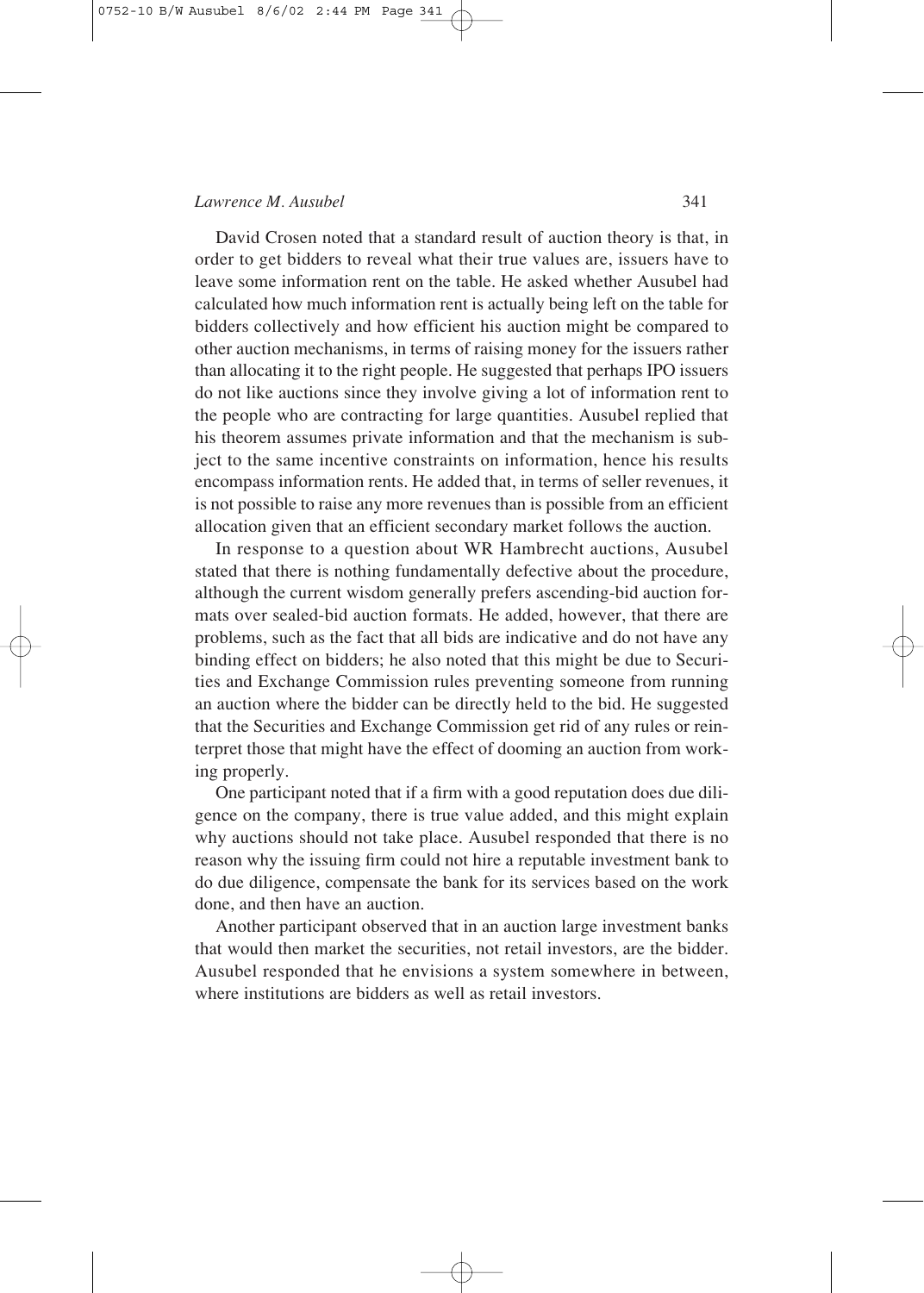#### **References**

- Alexander, Janet C. 1993. "The Lawsuit Avoidance Theory of Why Initial Public Offerings Are Underpriced." *UCLA Law Review* 41 (October): 17–73.
- Ausubel, Lawrence M. 1997. "An Efficient Ascending-Bid Auction for Multiple Objects." Working Paper 97-06. University of Maryland.
	- ———. 1999. "Computer-Implemented Methods and Apparatus for Auction." U.S. Patent 5,905,975, issued May 18, 1999.
	- ———. 2000a."An Efficient Dynamic Auction for Heterogeneous Commodities." Unpublished paper. University of Maryland.
	- ———. 2000b. "System and Method for an Efficient Dynamic Auction for Multiple Objects." U.S. Patent 6,026,383, issued February 15, 2000.
- Ausubel, Lawrence M., and Peter Cramton. 1996. "Demand Reduction and Inefficiency in Multi-Unit Auctions." Working Paper 96-07. University of Maryland. ———. 1999. "The Optimality of Being Efficient." Unpublished paper. University of Maryland.
- Ausubel, Lawrence M., and Jesse Schwartz. 1999. "The Ascending Auction Paradox." Unpublished paper. University of Maryland.
- Bagwell, Laurie S. 1992. "Dutch Auction Repurchases: An Analysis of Shareholder Heterogeneity." *Journal of Finance* 47 (March): 71–105.
- Carey, Paul R. 2000. "Technology, Capital Markets, and the Digital Divide." Speech given by the SEC commissioner, December 6.
- Chen, Hsuan-Chi, and Jay R. Ritter. 2000. "The Seven Percent Solution." *Journal of Finance* 55 (3): 1105–31.
- Cramton, Peter. 1995. "Money Out of Thin Air: The Nationwide Narrowband PCS Auction." *Journal of Economics and Management Strategy* 4 (2): 267–343.
- Drake, Philip D., and Michael R. Vetsuypens. 1993. "IPO Underpricing and Insurance Against Legal Liability." *Financial Management* 22 (Spring): 64–73.
- Economist. 2001. "Wall Street under Scrutiny: A Penny in Whose Pocket?" *Economist*, May 26–June 1, pp. 71–72.
- Gay, Gerald D., Jayant R. Kale, and Thomas H. Noe. 1991. "Share Repurchase Mechanisms: A Comparative Analysis of Efficacy, Shareholder Wealth, and Corporate Control Effects." *Financial Management* 20 (Spring): 44–59.
- Jenkinson, Tim, and Alexander Ljungqvist. 1996. *Going Public*. Oxford University Press.
- Kandel, Shmuel, Oded Sarig, and Avi Wohl. 1999. "The Demand for Stocks: An Analysis of IPO Auctions." *Review of Financial Studies* 12 (Summer): 227–47.
- Labate, John. 2001. "U.S. May Drop IPO Rule Changes: Doubts Are Increasing as to Whether Changing Share Allocation Practice Would End Abuses." *Financial Times*, December 12, p. 23.
- Malvey, Paul F., and Christine M. Archibald. 1998. "Uniform-Price Auctions: Update of the Treasury Experience." Unpublished paper. Department of the Treasury.